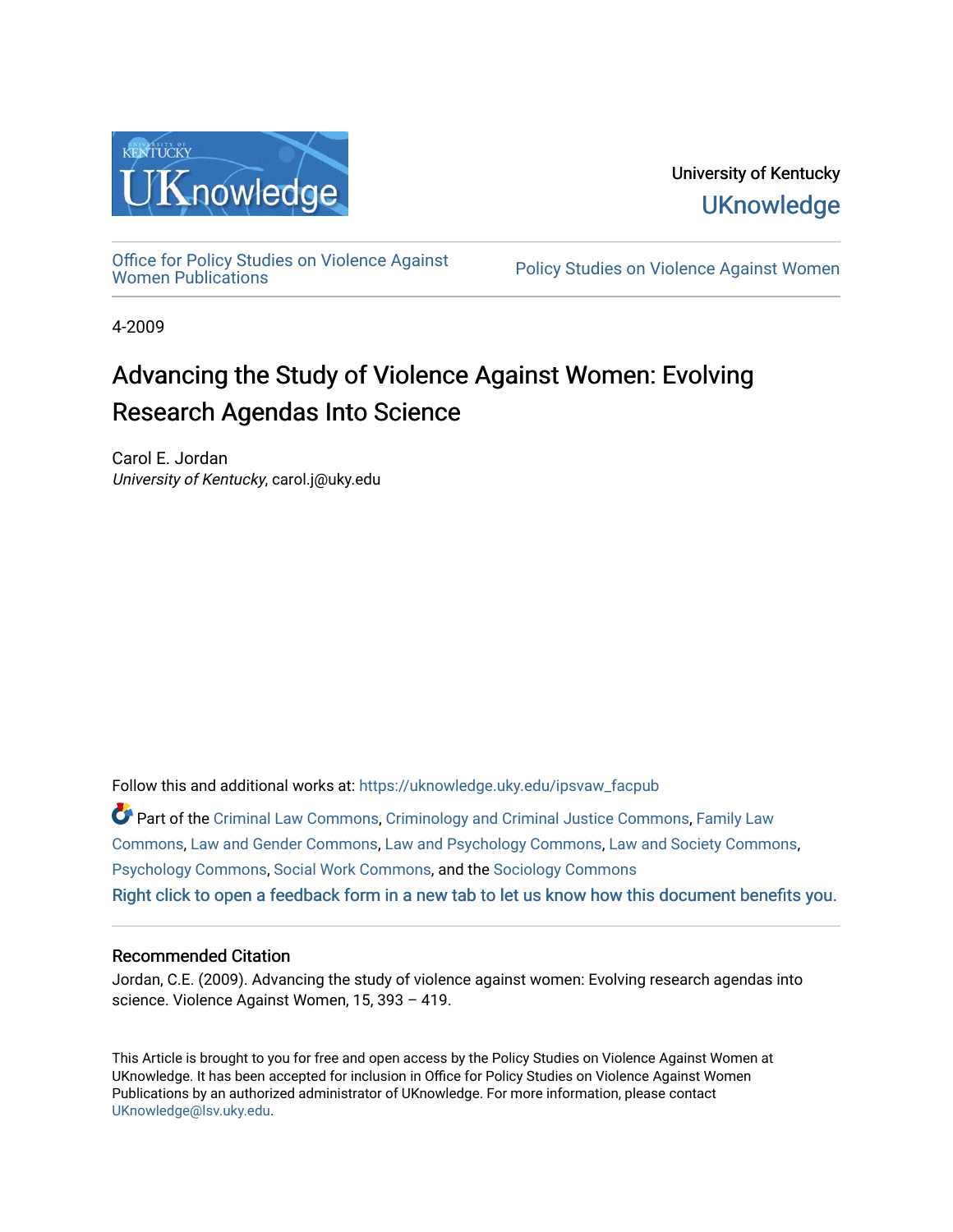# Advancing the Study of Violence Against Women: Evolving Research Agendas Into Science

Digital Object Identifier (DOI) http://dx.doi.org/10.1177/1077801208330692

# Notes/Citation Information

Published in Violence Against Women, v. 15, no. 4, p. 393-419.

The manuscript provided, in accordance with publisher copyright rules, is the author's postprint version.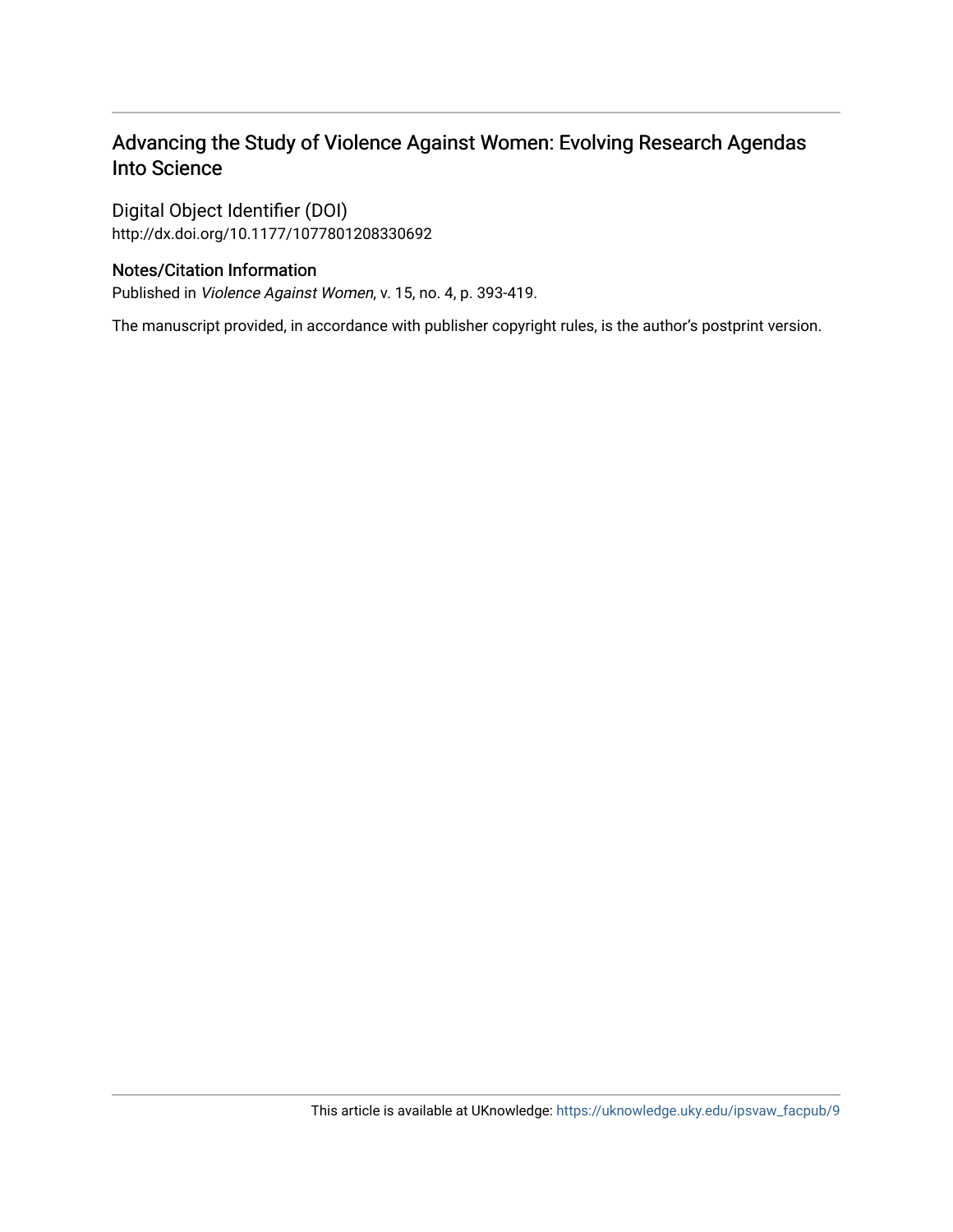**Violence Against Women** Volume XX Number X Month XXXX xx-xx © 2009 Sage Publications 10.1177/1077801208330692 http://vaw.sagepub.com hosted at http://online.sagepub.com

# **Advancing the Study of Violence Against Women**

# **Evolving Research Agendas Into Science**

Carol E. Jordan *University of Kentucky*

> Decades of research produced by multiple disciplines has documented withering rates of violence against women in the United States and around the globe. To further an understanding of gendered violence, a field of research has developed, but recent critiques have highlighted weaknesses that inhibit a full scientific exploration of these crimes and their impacts. This review extends beyond prior reviews to explore the field's unique challenges, its community of scientists, and the state of its written knowledge. The review argues for moving beyond "research agendas" and proposes creation of a transdisciplinary science for the field of study of violence against women.

*Keywords: research agendas; science; violence against women*

ecades of research produced by multiple disciplines has now documented withering rates of violence against women (VAW) in the United States and around the globe. Data on the magnitude and deleterious effects of VAW give cause for rigorous research on epidemiology, etiology, context and ecology, impact, intervention, and prevention. Nonetheless, two national critiques of the state of research in the field highlight weaknesses that inhibit a full scientific exploration of these crimes and their impacts. In 1994, through the Violence Against Women Act (VAWA), Congress directed the National Research Council to develop a research agenda aimed at broadening the understanding of the scope and dynamics of domestic violence and rape. After an in-depth review of the literature, the council concluded that

significant gaps exist in understanding the extent and causes of VAW and the impact and effectiveness of preventive and treatment interventions. In order to begin filling those gaps, the panel recommends a research agenda to facilitate development in four

**Author's Note:** The author is indebted and grateful in equal measure for the substantive contributions to the development of this article by of a number of key people, including University of Kentucky faculty Helene Jackson and Donald Case and Center for Research on Violence Against Women research assistants Krista King, Adam Pritchard, and Lana Stephens. Significant appreciation is also extended to Claire Renzetti as the insightful editor who wished to provoke more dialogue on the state of the field and to Rebecca Campbell, David Ford, Sandy Martin, and Kathleen Basile, whose thoughtful commentaries on this article are making that conversation possible.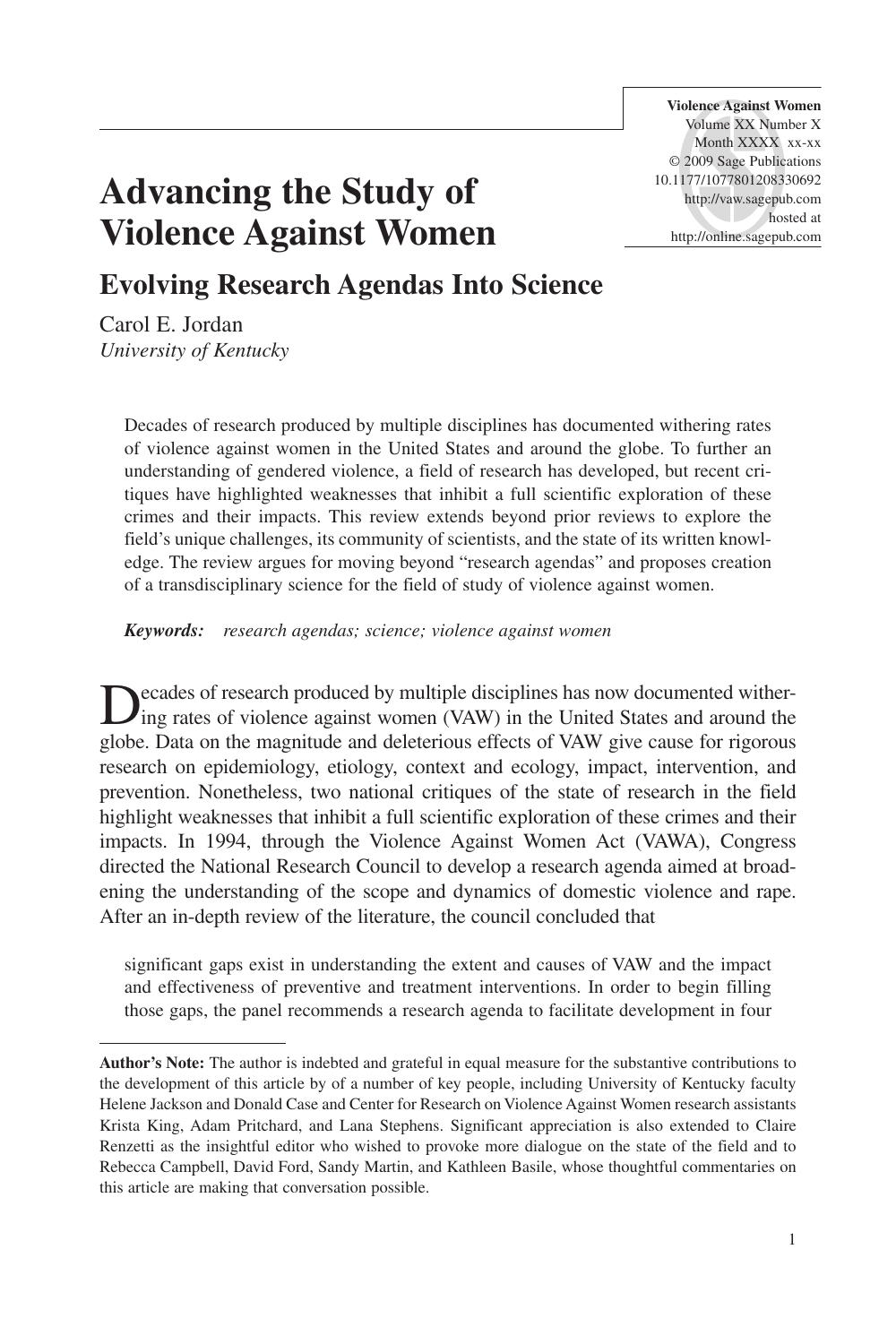#### 2 Violence Against Women

major areas: preventing violence against women, improving research methods, building knowledge about violence against women, and developing the research infrastructure. (Crowell & Burgess, 1996, p. 2)

In 2000, the National Research Council was congressionally directed to build on the first panel's recommendations by developing a "detailed research agenda." The council's Committee on Law and Justice noted progress made but emphasized that comparatively low levels of research funding and other barriers left much work to be done (Kruttschnitt, McLaughlin, & Petrie, 2002).

In addition to these national reviews, in 2002, Ford, Bachman, Friend, and Meloy authored a report on the criminal justice impacts of VAWA, documenting an increase in research and improved connection among research, policy, and practice in the 5 years since passage of the federal act but, like the National Research Council reports before it, highlighting methodological and funding limitations.

The state of research on VAW, what this review terms VAW research, has been addressed in several special issues of peer-reviewed journals. A call to advance transnational and cross-cultural research shone light on the inadequacy of prevalence surveys and intervention studies with this perspective (Gondolf, 2004). A 2004 special issue reviewed definitional problems, collaborative research, and the state of health, mental health, and criminal justice literature (Jordan, 2004). Methodological research issues have also been highlighted in special issues addressing collaborative research models (Riger, 1999) and models ensuring the centrality of survivors' voices (Williams, Banyard, & Aoudeh, 2005), data systems for monitoring and responding to VAW (Saltzman, 2000), and metaresearch (Rosenbaum & Langhinrichsen-Rohling, 2006). Finally, several special issues have focused on research challenges in narrower areas, including the intersection of child maltreatment, youth violence, and domestic violence (Edleson, Daro, & Pinderhughes, 2004), stalking (Frieze, Davis, & Maiuro, 2000), risk (Heyman & Slep, 2001), and physical health (Jordan, 2007).

# **Challenges Inherent in Researching VAW: What the Issue Brings to Us**

VAW research is enormously challenging. The magnitude and impacts noted above tax research capabilities, but it is more complex yet. The quality of the experience of victimization is different for women, first because no one set of behaviors comprises the experience, because victims experience different levels of severity and chronicity, and because most face multiple types of abuse (Campbell & Soeken, 1999; Coker, Smith, McKeown, & King, 2000; Riggs, Kilpatrick, & Resnick, 1992). Victims also define those experiences differently, in some cases influenced by the effects of historic exposure to abuse (Briere, 1996; Desai, Arias, Thompson, & Basile, 2000) or because they live in a culture that defines or acknowledges abuse in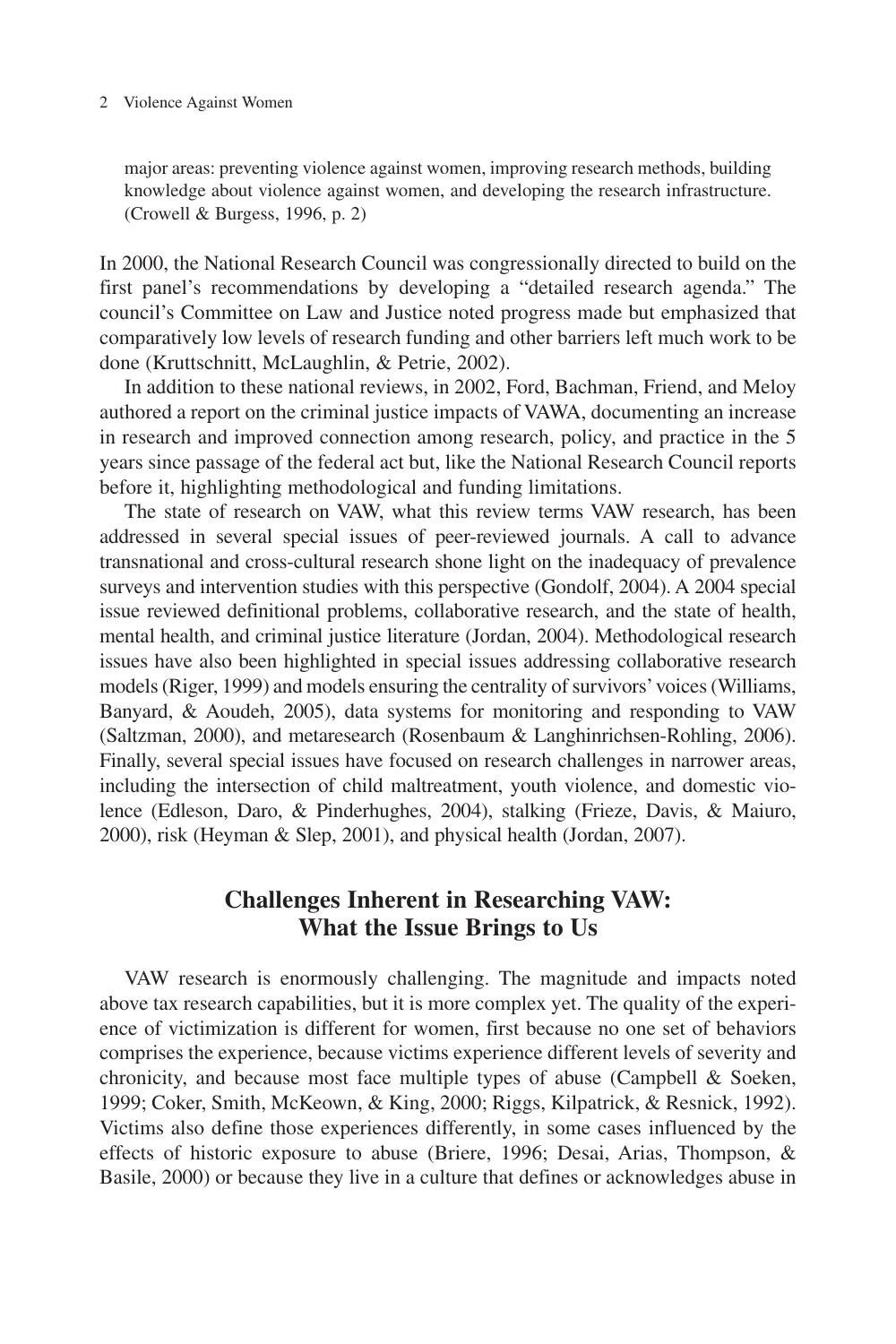a unique way (Cousineau & Rondeau, 2004; Kasturirangan, Krishnan, & Riger, 2004). There is also no single health or mental health presentation of abuse and no standard sequelae for reacting to it (Banyard, Williams, & Siegel, 2001; Briere & Jordan, 2004; Charney, 2004). It is difficult further because of the heterogeneity of stalkers, intimate partner violence offenders, and sex offenders (Davis & Chipman, 2001; Holtzworth-Munroe & Meehan, 2004; Robertiello & Terry, 2007).

## **Challenges Presented by Research Models and Infrastructures: What We Bring to the Issue**

#### **Silos of Research**

VAW research is relatively young, a state that manifests itself in several ways, each significantly affecting the strength of the field. Research in this area has built empirical knowledge bases around distinct, singular forms of abuse patterns, such as sexual assault, domestic or intimate partner violence, stalking, femicide, and psychological maltreatment (Crowell & Burgess, 1996). These have been, for all intents and purposes, distinct fields studied by researchers who identify themselves as having expertise in that sole area. Such separation mirrored historic lines of separation between service providers, but the approach belies the interrelatedness of abuse forms as research makes clear that forms of abuse often occur concurrently (Campbell & Soeken, 1999; Dutton, Goodman, & Bennett, 1990; Follingstad, Rutledge, Berg, Hause, & Polek, 1990) or are experienced consecutively between child and adult years (Tjaden & Thoennes, 2000).

There has also been a clear separation of VAW research from the study of crime in general. As noted by the National Research Council's 2002 report, there is arguably some logic for building distinct bases of research, as "this intellectual separation of research on VAW also stems from the premise that distinctive features of the social and political context of such violence, particularly the context of intimate relationships, set it apart from other forms of violence" (Kruttschnitt et al., 2002, p. 2). While acknowledging the reasoning, the council urged increased integration of VAW research and the larger literature on crime and violence. The council's admonition focused largely on criminology and sociology but could be applied to other areas of behavior and biomedical science.

#### **Lack of a Discipline**

To comprehensively understand violence, research is needed across the behavioral, social, biomedical, and legal sciences and other disciplines. The breadth of this interdisciplinary research, although critical, also brings challenges to the field, as each discipline operates with unique theoretical models and research methodologies.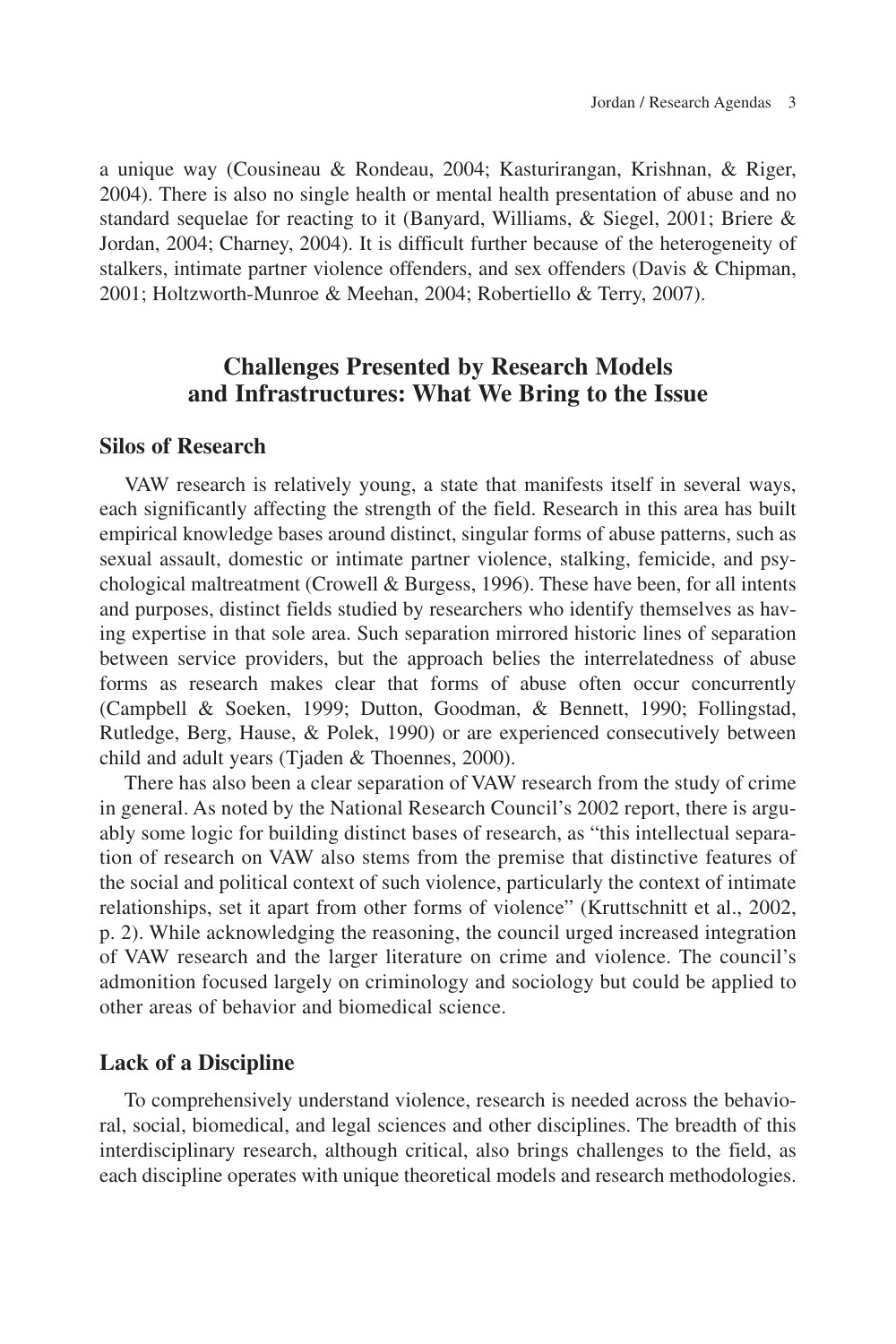#### 4 Violence Against Women

This variability limits the generalizability of findings across studies and makes some areas of literature inaccessible to all researchers. Both national reviews noted difficulties stemming from the lack of an identified field of research, with studies on rape, physical assault, and stalking being conducted out of criminal justice, medicine, nursing, public health, psychology, psychiatry, sociology, social work, law, and other disciplines (Crowell & Burgess, 1996; Kruttschnitt et al., 2002).

#### **The Community of Scientists**

The lack of one specified discipline taxes the cohesiveness, maturation, and even identification of the community of scientists who study VAW. There is not even a straightforward way to identify VAW researchers,<sup>1</sup> as they are not distinguishable by degree, faculty rank, credential, or academic department. VAW researchers are often isolated in academic departments where they share a discipline (e.g., nursing), but not a field of study with their colleagues. Historically, there have also not been readily accessible opportunities to network with other VAW researchers through scientific meetings or associations as those are generally organized around discipline (e.g., the American Sociological Association or the American College of Obstetricians and Gynecologists).

Being multidisciplinary also means that no standardized academic preparation exists for VAW researchers, not by course curriculum or research practicum. Academic curricula within other disciplines, although varying by university to some degree, are relatively standardized and often guided by accreditation standards. The American Psychological Association, for example, accredits doctoral programs, internship programs, and postdoctoral residency programs and evaluates curricula of psychology departments on whether students can acquire competence in specified areas (American Psychological Association, 2008). In the area of VAW, however, limited curricular content exists. As pointed out by the Institute of Medicine, at least with respect to health and mental health professions, "curricula on family violence for health professionals do exist, but the content is incomplete, instruction time is generally minimal, the content and teaching methods vary, and the issue is not well integrated throughout their educational experiences" (Cohn, Salmon, & Stobo, 2004, p. 6). Furthermore, where good curricula do exist, they are largely targeted at health care providers rather than providing a bedrock of competency for undergraduate and graduate students whose careers will be research focused.2

A by-product of a relatively youthful field also has implications for the availability of mentors for junior faculty for whom violence is a research interest. The lack of mentors is problematic if that also translates to a lack of guidance associated with moving up the faculty ranks. Related to this, although the lack of adequate research funding will be more thoroughly discussed below, this is also a critical issue for junior faculty who need to secure federal grants in pursuit of promotion and tenure.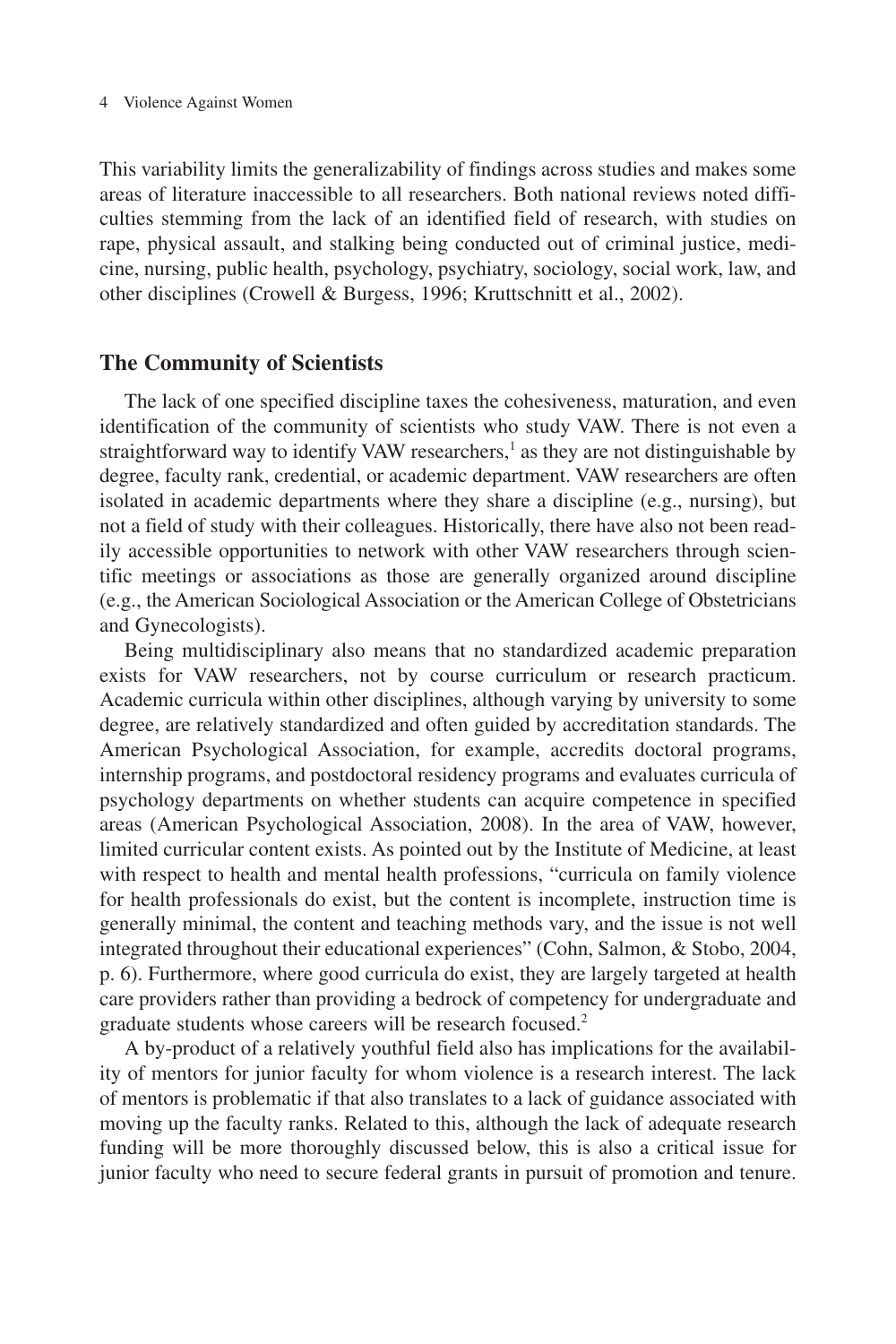Arguably, insufficient federal research funding not only hampers current scientific study but also slows the ability of the field to attract a new generation of scholars.

A final caution regarding the identification of the community of scientists in the VAW area is thinking in too narrow of terms. There are countless researchers who may not self-identify as VAW researchers but whose work is vastly relevant and should be reflected in the field's literature if a full understanding of the phenomenon is to be captured. For example, scientists who explore gender differences in the pathophysiology of traumatic brain injury, fibromyalgia and chronic pain, personality theory, crime deterrence, child development, and countless other areas may not be perceived as "VAW researchers," but their work can substantively inform theory and research in the VAW area.

#### **Methodological Weaknesses**

Methodological weaknesses in the study of VAW have been well chronicled in earlier reviews and focus on such problems as small sample sizes, the lack of control groups, and poor instrumentation (Crowell & Burgess, 1996; Kruttschnitt et al., 2002). The lack of consistent definitions to operationalize "VAW" is also a major obstacle to generalizability and is associated with variances in study prevalence findings (Kilpatrick, 2004; Saltzman, 2004). Inconsistencies in definitions also blur an understanding of the nature of abuse when studies use such terms as *abuse* or *violence* without conceptual clarity regarding whether that experience is composed of physical assault alone or some combination of physical, sexual, and stalking victimization. How and whether to measure psychological maltreatment is a critical question still in search of an empirical answer (Follingstad, 2007). And context also affects measurement as violence may be operationalized differently in clinical, legal, and general population settings (Kruttschnitt et al., 2002). Integration and strengthening of data sets; the segregation of acute and chronic responses to lifetime exposure; a focus on understudied populations of women; the use of methods to ensure inclusion of women who do not speak English, have telephones, or reside at a permanent address; the use of more theory-based research; the identification of pathways for individualized responses to victimization; and the use of contextualized analyses of the lives of women who do not use mainstream services have all been highlighted as methodological areas needing improvement (Campbell, Martin, Moracco, Manganello, & Macy, 2006; Crowell & Burgess, 1996; Ford et al., 2002; Kruttschnitt et al., 2002; Logan, Walker, Jordan, & Leukefeld, 2005; Richie, 1996).

Methodological complexities are also evidenced in problems with recruitment and retention of study participants. As noted by Dutton et al. (2003),

Current or recent victims of intimate partner violence are typically dealing with safety issues, coping with traumatic reactions to violence and abuse, and are making decisions and difficult transitions in their lives. . . . These factors add to the challenges of recruiting and retaining samples from economically oppressed or unstable populations. (p. 15)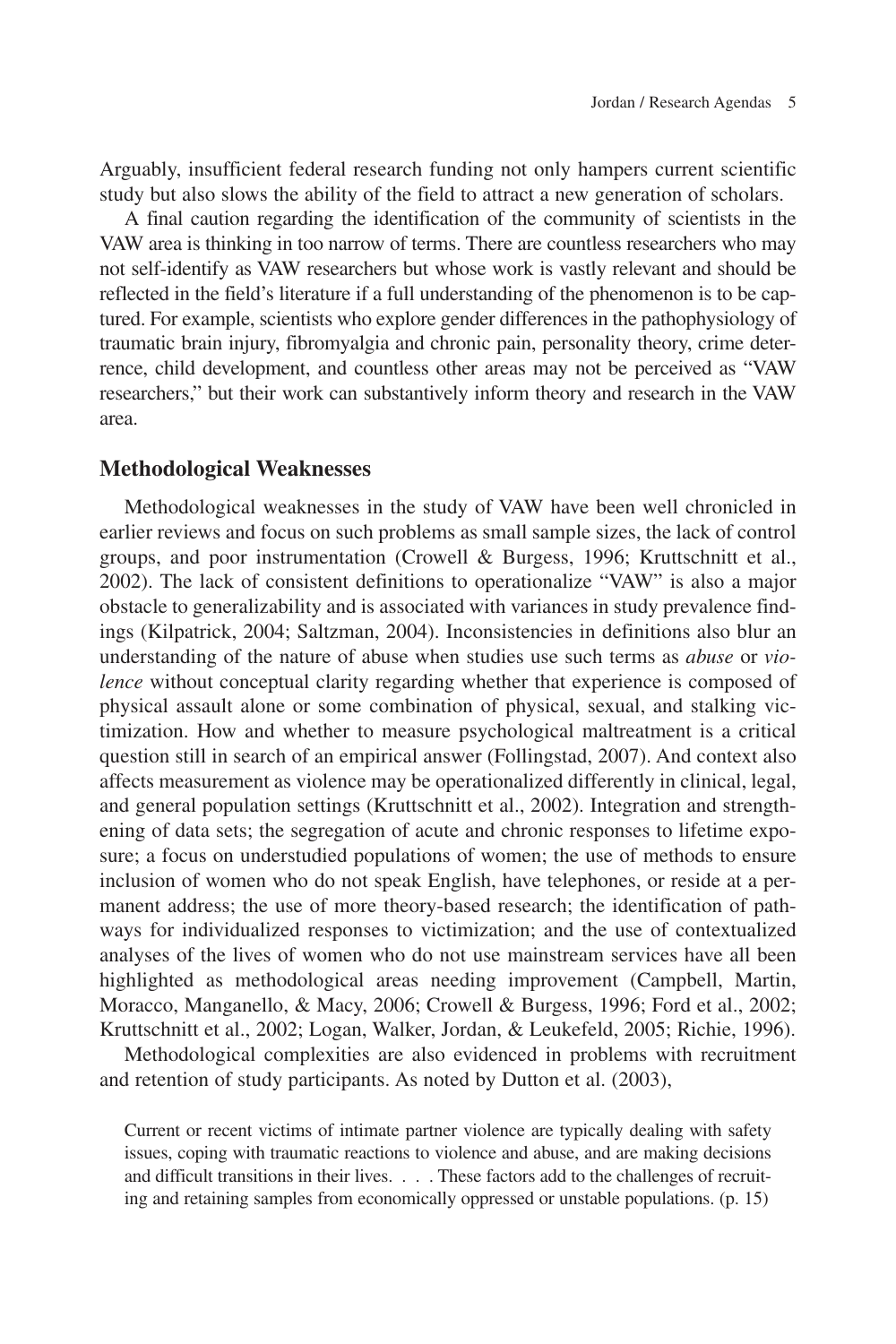Although not explicitly stated, many of these factors also apply in victimization cases outside the context of intimate partner assault.

A final methodological challenge has been raised by some VAW researchers regarding constraints placed on investigators by institutional review boards at universities through which VAW research protocols must flow, opining that board reviewers may be reluctant to confront abuse and restrictive regarding investigators' ability to include questions regarding victimization in survey designs or interviews (Becker-Blease & Freyd, 2006). Related to this, depending on the legal jurisdiction and unless a certification of confidentiality from the National Institutes of Health (NIH) has been secured, disclosures regarding child abuse or domestic violence resulting from survey questions and interviews may invoke mandatory reporting laws (Liss, 1994; Sachs, Koziol-McLain, Glass, Webster, & Campbell, 2002; Urquiza, 1991).

#### **Federal Funding for Research**

Research may be driven by a thirst for knowledge and a sea of unanswered questions, but at a practical level it is supported by federal research dollars. Both earlier national reviews cited a lack of funding as a barrier to advancing empirical study (Crowell & Burgess, 1996; Kruttschnitt et al., 2002). Scarce federal research funding limits the number of empirical studies funded in any given year and lowers the level of funding on individual grants. Smaller grant awards have implications for the feasibility of certain methodologies, as longitudinal and multiyear grants are more costly to implement. Furthermore, as noted by Ford and colleagues (2002), "Limited funding also results in research with less effort devoted to concurrent process evaluation and qualitative observations, limited types of outcome measures, low interview response rates, and truncated follow-up time" (p. 75).

Since the earlier reviews, federal research funding has measurably increased. The 1996 review reported that the National Institute of Justice (NIJ) was awarding more than \$1 million annually to research and evaluation projects on family violence, which included child, adult, and elder abuse (Crowell & Burgess, 1996). An examination of the annual reports issued by NIJ reveals that between 1995 and 2005, more than \$50 million was awarded in VAW-related research grants (see Table 1). This funding resulted in an average of 24 grants each year with a mean level of funding of \$190,611 per award.

The VAWA aided the increase of federal research dollars to NIJ by earmarking funding for VAW. Specifically, in 1998, \$5.5 million was earmarked for research (Kruttschnitt et al., 2002). Notably, that funding has not increased in a decade and in fact decreased in the 2007 fiscal year budget (see Table 2; NIJ, 2007a). It is also important to note that these funds are not used only for investigator-generated proposals; often, the largest awards support national evaluations of programs funded under VAWA (NIJ, 2007b).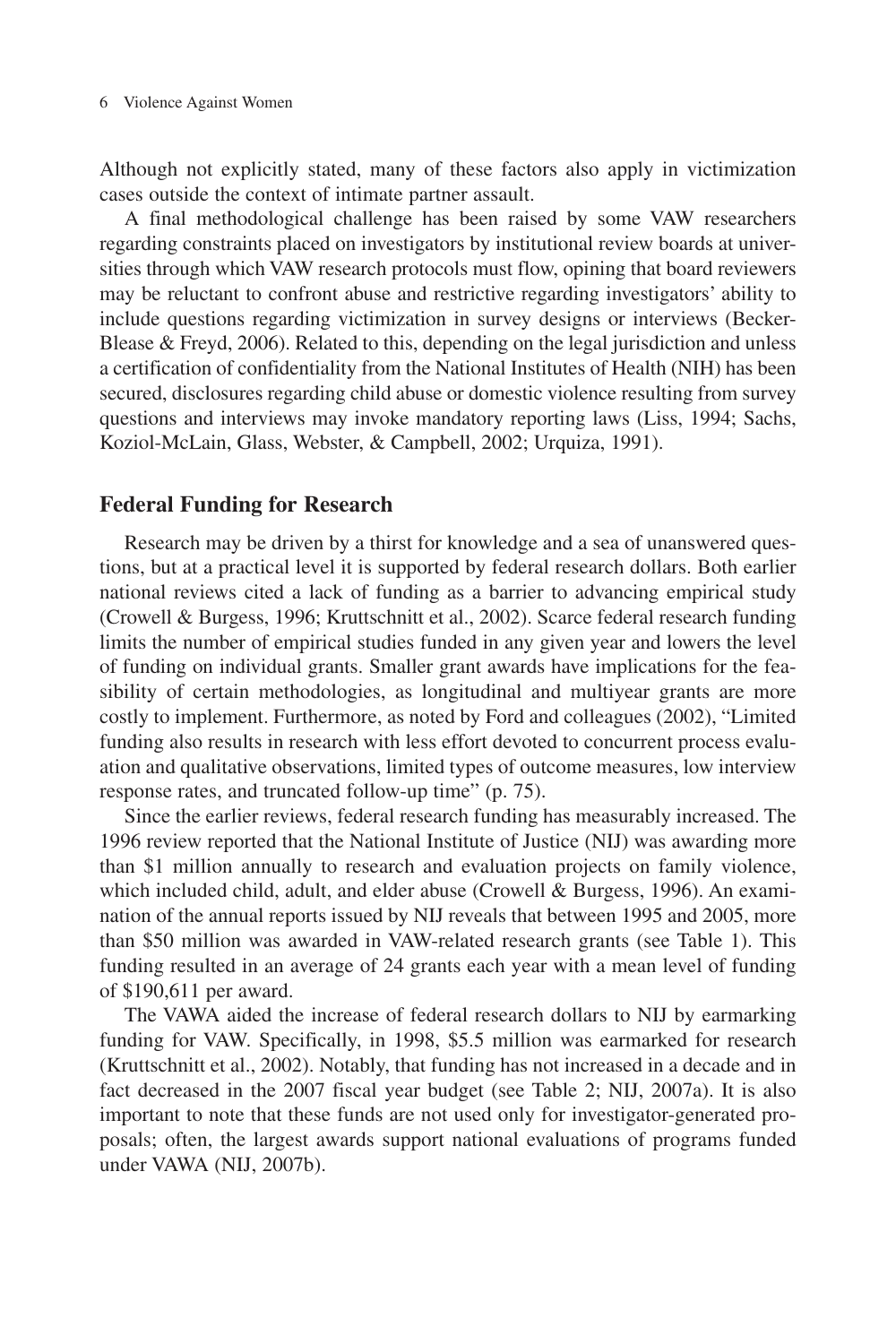| Year | Amount (\$) | Number of Grants | Average Award (\$) |
|------|-------------|------------------|--------------------|
| 1995 | 2,608,828   | 20               | 130,441            |
| 1996 | 2.662,000   | 19               | 140,105            |
| 1997 | 3,600,781   | 25               | 144,031            |
| 1998 | 8,853,666   | 47               | 188,376            |
| 1999 | 4,758,680   | 31               | 153,506            |
| 2000 | 3.597.734   | 31               | 116,056            |
| 2001 | 5,285,506   | 14               | 377,536            |
| 2002 | 3,927,229   | 16               | 245,452            |
| 2003 | 6,306,414   | 25               | 252,257            |
| 2004 | 4,510,055   | 26               | 173.464            |
| 2005 | 4,972,925   | 14               | 355,209            |

**Table 1 Federal Funding From the National Institute of Justice for Violence Against Women–Related Research and Evaluation Grants**

Source: National Institute of Justice annual reports.

Note: Includes grants with violence against women in the title. Includes some broader than violence against women (e.g., rape grants on child and adult victimization), but not generic grants such as studies on DNA analysis.

|                                               | Funding Level <sup>a</sup> |         |         |         |             |               |              |
|-----------------------------------------------|----------------------------|---------|---------|---------|-------------|---------------|--------------|
| Federal Research<br>Agency                    | FY 2001                    | FY 2002 | FY 2003 | FY 2004 | FY 2005     | FY 2006       | FY 2007      |
| National Institutes<br>of Health <sup>b</sup> |                            |         | 21.0    | 20.0    | 22.0        | 20.0          | $18.0^\circ$ |
| National Institute<br>of Justice <sup>d</sup> | 5.3                        | 3.9     | 6.3     | 4.5     | $5.0^\circ$ | $5.0^{\rm f}$ | $2.5^{g}$    |
| Centers for<br>Disease Control <sup>h</sup>   |                            |         | 4.6     | 3.1     | 4.1         | 4.0           | 4.7          |

**Table 2 Level of Research Funding by Federal Research Agency**

a. Levels in millions of dollars

b. Source: National Institutes of Health (2007).

c. Estimated budget figure.

d. Source: National Institute of Justice annual reports. Includes grants with violence against women in the title. Includes some broader than violence against women (e.g., rape grants on child and adult victimization), but not generic grants such as studies on DNA analysis.

e. Source: National Institute of Justice budget; \$4.933 actual after budget reductions.

f. Source: National Institute of Justice budget; \$5.035 actual after budget enactment.

g. Source: National Institute of Justice budget.

h. Source: Centers for Disease Control and Prevention. Includes 1st year of award amount for grants, cooperative agreements, interagency agreements, and contracts through the National Center for Injury Prevention and Control. Grants may extend more than 1 year but are counted only in the 1st year of award.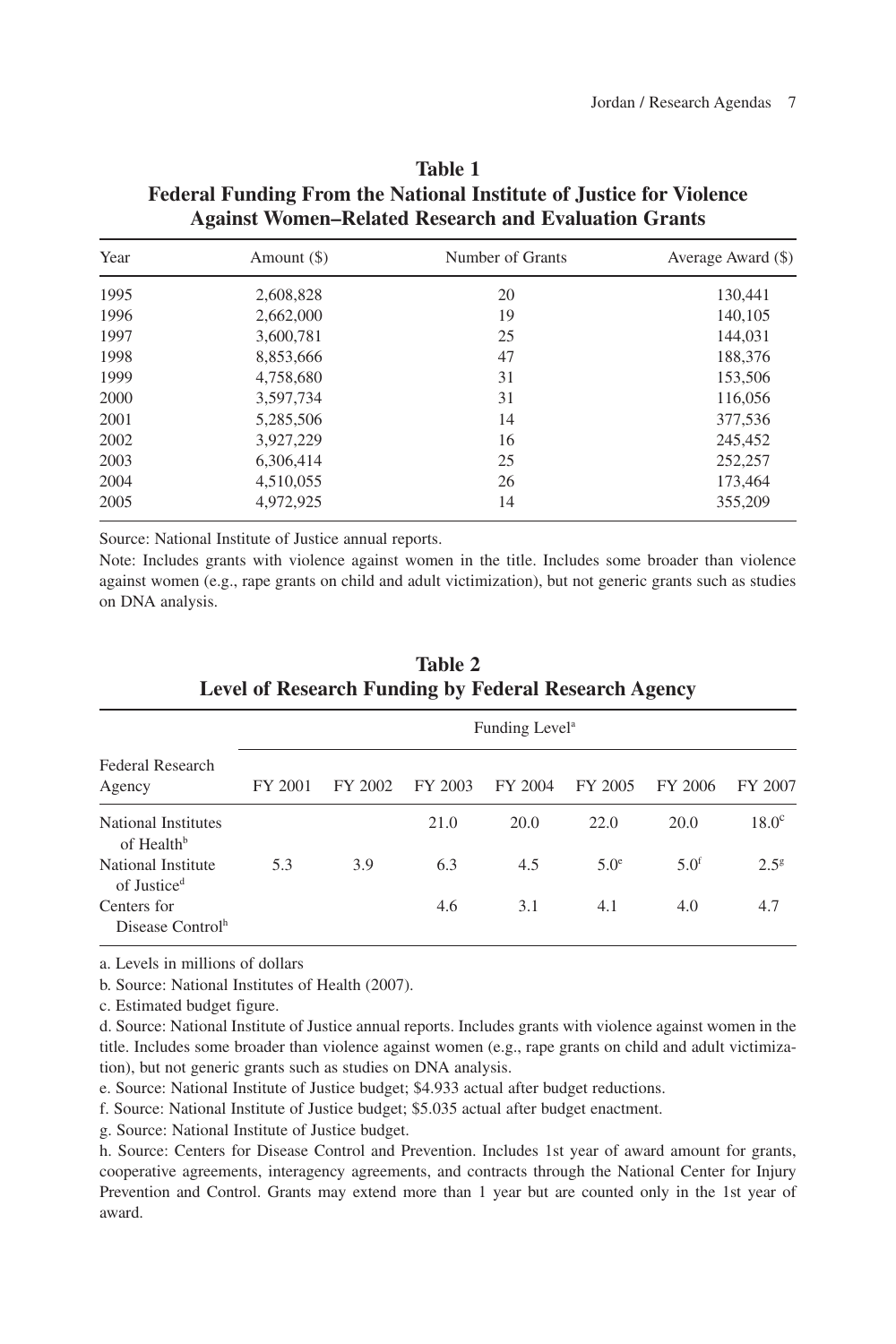#### 8 Violence Against Women

NIH also provides a significant source of federal research funding in the VAW area. As shown in Table 2, during the past 5 years an estimated \$20 million each year has supported what is denoted by NIH as VAW research (NIH, 2007). Table 2 also reflects federal research dollars from the National Center for Injury Prevention and Control in the Centers for Disease Control and Prevention (CDC), funding that averages \$4 million each year. As with NIJ, investigator-initiated grants compose only a portion of these annual amounts, as nationwide efforts, including the CDC's National Intimate Partner and Sexual Violence Survey, are included in these totals. From 2003 to 2007, the CDC awarded 61 research grants and contracts related to intimate partner violence and sexual assault, with a mean award of \$337,599.

### **Need for Infrastructure**

VAW research needs infrastructure within academia to progress. The report from the National Research Council conceptualized infrastructure, in part, as development of academically based research centers, the purpose of which is to foster dialogue across disciplines; stimulate creative approaches and collaboration with service providers; develop training programs for young investigators, particularly minority researchers; provide a national focus for forums designed to disseminate research knowledge; and provide technical assistance for direct service providers (Crowell & Burgess, 1996). The review noted that only a very limited number of nationally recognized research centers have developed, including the National Violence Against Women Prevention Research Center (a collaboration among Wellesley College, the Medical University of South Carolina, and the University of Missouri at St. Louis that has since lost its federal funding) and the Family Research Laboratory at the University of New Hampshire that has a broader focus on family violence. Since the reviews, at least one interdisciplinary research center on VAW has been developed at the University of Kentucky (UK). Arguably, a number of VAW-related centers exist at universities across the country, but more comprehensive, interdisciplinary, translational research centers are needed.

#### **Summary of the State of Research on VAW**

The size and complexity of VAW make this an inherently difficult academic area in which to progress, and the current organization of the field is disadvantaged by conceptual silos, disconnected disciplines, methodological weaknesses, and a level of research funding insufficient to the task. Although progress has been made in the past decade, substantial improvements are needed, and innovative conceptual and practical remedies for addressing the field's weaknesses are called for.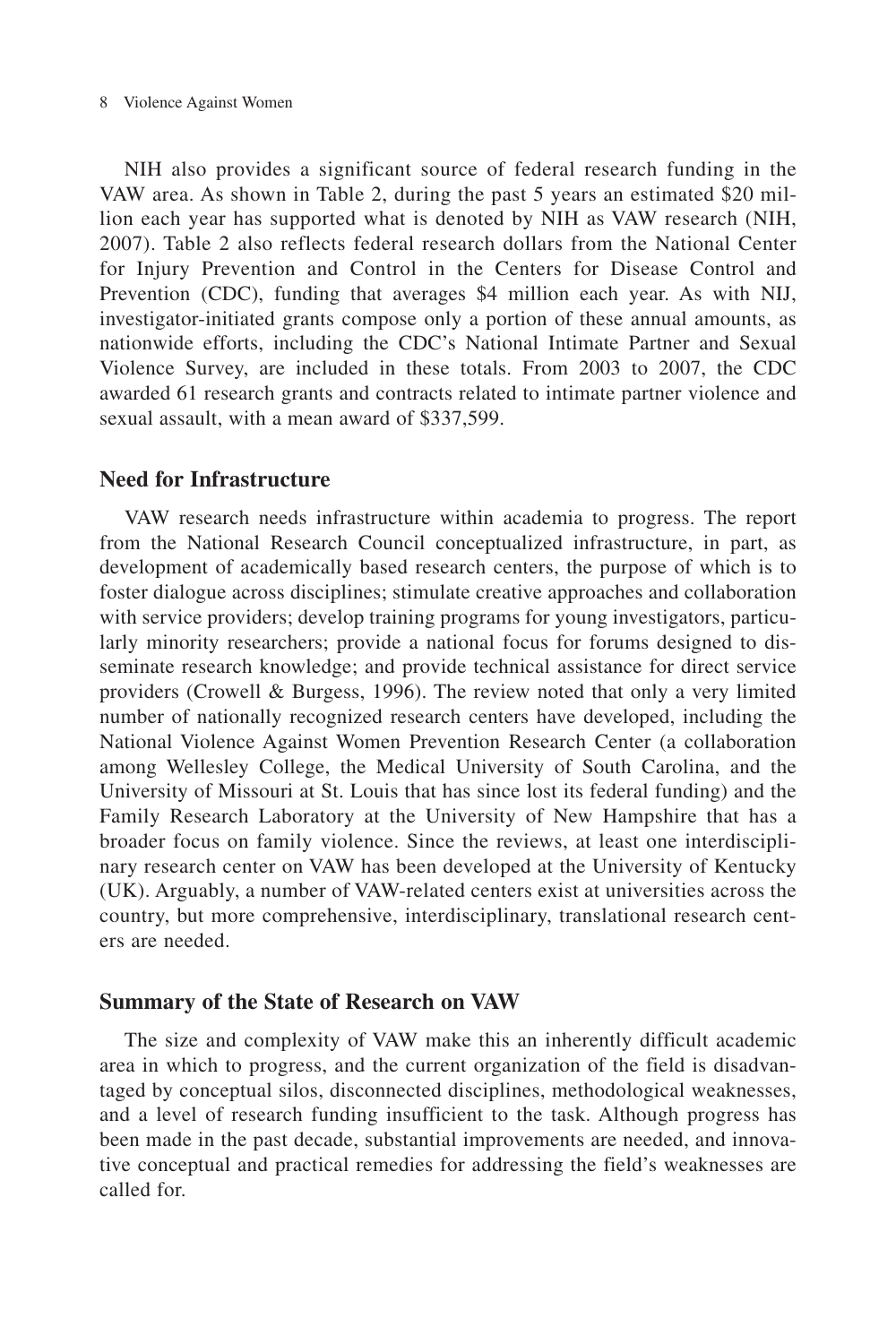#### **State of the Written Knowledge on VAW**

During the past three decades, the body of scientific knowledge on VAW as documented in the peer-reviewed, published literature has grown significantly, and its distribution across journals and by discipline has changed appreciably. To demonstrate historical movements in the field's literature, this review uses three analyses—including descriptive bibliometrics involving systematic compilations of literature, evaluative bibliometrics, and citation analyses to show how many times an article or other form of publication has been referenced in other publications—and directories, which are listings of scientists and scholars who are the primary authors of articles published in the journals of interest (Sengupta, 1992).

#### **Measuring the Growth in Literature**

The interdisciplinary nature of the field challenges measurement of the growth of its literature in that disciplines write and publish research in different journals and those citations are housed in distinct databases, each of which uses its own terms to index citations of literature. Even with that limitation, analysis of the citations of VAW literature across five of the major bibliographic databases in the behavioral science, biomedical, and legal disciplines yields interesting perspectives on the state of the written knowledge.

For the purpose of this review, the bibliographic databases of PsycINFO, Sociological Abstracts, Social Work Abstracts, WestLaw, and MEDLINE were searched. MEDLINE (Medical Literature Analysis and Retrieval System Online) dates from 1952, is the primary component of PubMed, and contains more than 16 million references to journal articles in life sciences with a concentration on biomedicine (United Library of Medicine, 2007). PsycINFO provides abstracts and citations dating from the 1800s in the behavioral sciences and mental health and by the end of 2007 held more than 2.4 million records and 26 million references (American Psychological Association, 2007). CSA Sociological Abstracts indexes and abstracts the international literature in sociology and related disciplines dating from 1952 and held more than 822,071 records as of December 2007 (CSA Sociological Abstracts, 2007). The Social Work Abstracts database is produced by the National Association of Social Workers, Inc. and contains more than 35,000 records, spanning 1977 to the present, from social work and related journals (National Association of Social Workers, 2007). WestLaw includes more than 23,000 databases of case law, state and federal statutes, administrative codes, public records, law journals, law reviews, treatises, and legal forms. (HeinOnLine and the Harvard Law Review were also accessed to cover a very small volume of older legal literature.)

To conduct a review of the literature within each of the databases, 11 keywords were selected, and the index years of 1977, 1987, 1997, and 2007 were chosen to allow an analysis spanning three decades. Citations were limited to peer-reviewed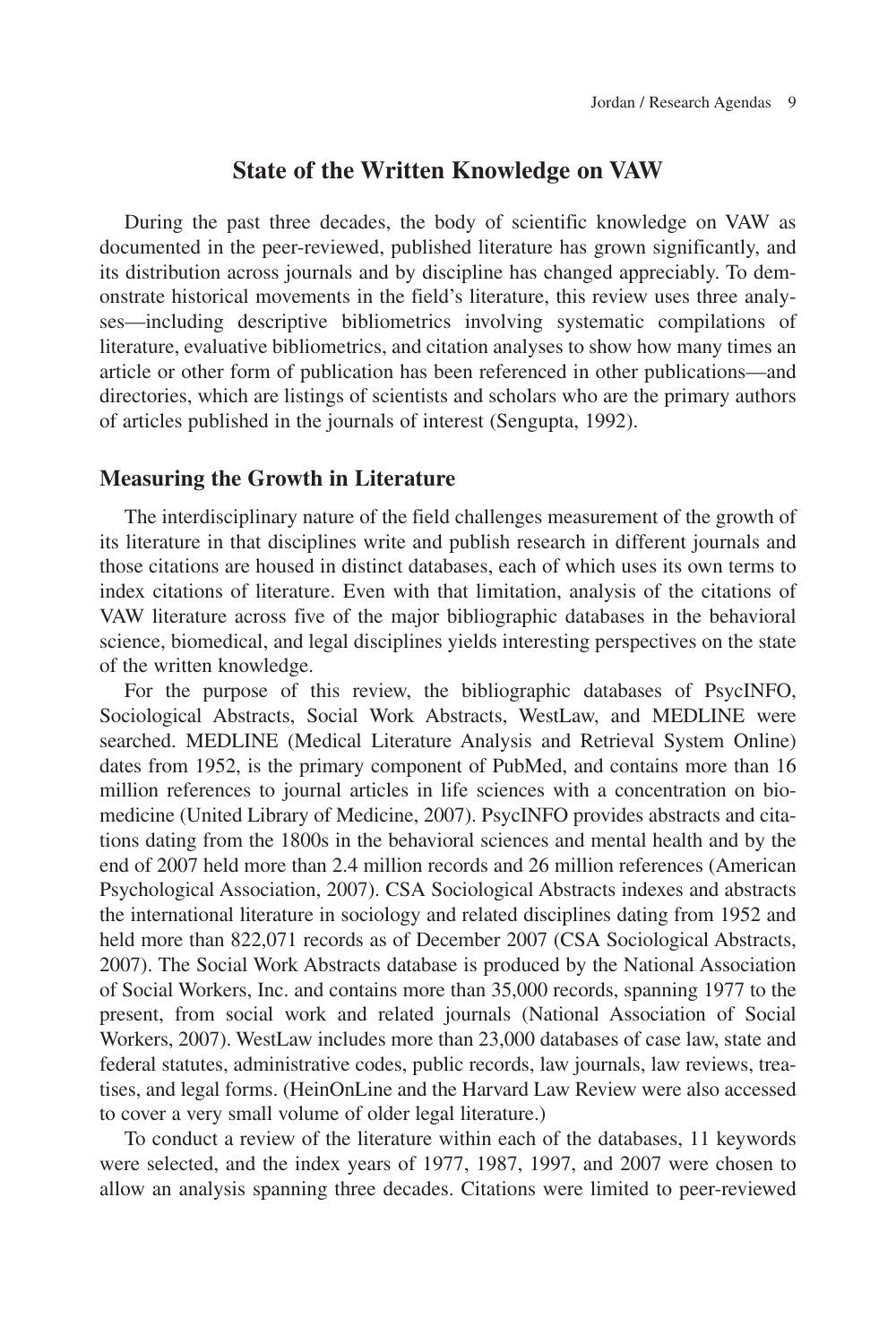#### 10 Violence Against Women



**Figure 1 Incidence of Total Keywords by Database for Index Years**

journal articles and excluded book reviews, letters to editors, notes, and other secondary publications. Using those parameters, the volume of VAW-related literature cited in each search database was found to be significantly different, influenced heavily by the size of the databases themselves and the growth each has experienced as a source of literature in the field. MEDLINE offers by far the largest volume of VAW-related literature across both index years and keywords, PsycINFO the second largest, Sociology Abstracts the third, and Social Work Abstracts a distant fourth in terms of pure citation volume as measured by the keywords used (see Figure 1).

The legal databases offer significantly less volume in comparison to all but one of the behavioral and biomedical science databases. Within the past decade, the biomedical (MEDLINE) and psychological (PsycINFO) literatures appear to have experienced the largest increase in literature volume as measured by the keywords used, whereas Sociological Abstracts has declined and the social work and law literatures have slightly decreased or remained the same.

The 11 keywords selected for this review included *wife battering, spouse abuse, interpersonal violence, domestic violence, intimate partner violence, rape, sexual assault, sexual violence, sexual harassment, stalking*, and *psychological abuse*. They were selected to represent (a) physical violence in relationships (partner violence), (b) sexual victimization, (c) stalking, and (d) psychological maltreatment. The keyword searches of the five bibliographic databases found several interesting trends across the 4 index years searched. First, several keywords used in the early years have been phased out as the field's perspective on VAW has evolved. In the physical violence area, for example, the words *wife battering* had minimal use, experiencing a peak in 1997 and dropping off to almost no usage by 2007 (see Figure 2). The term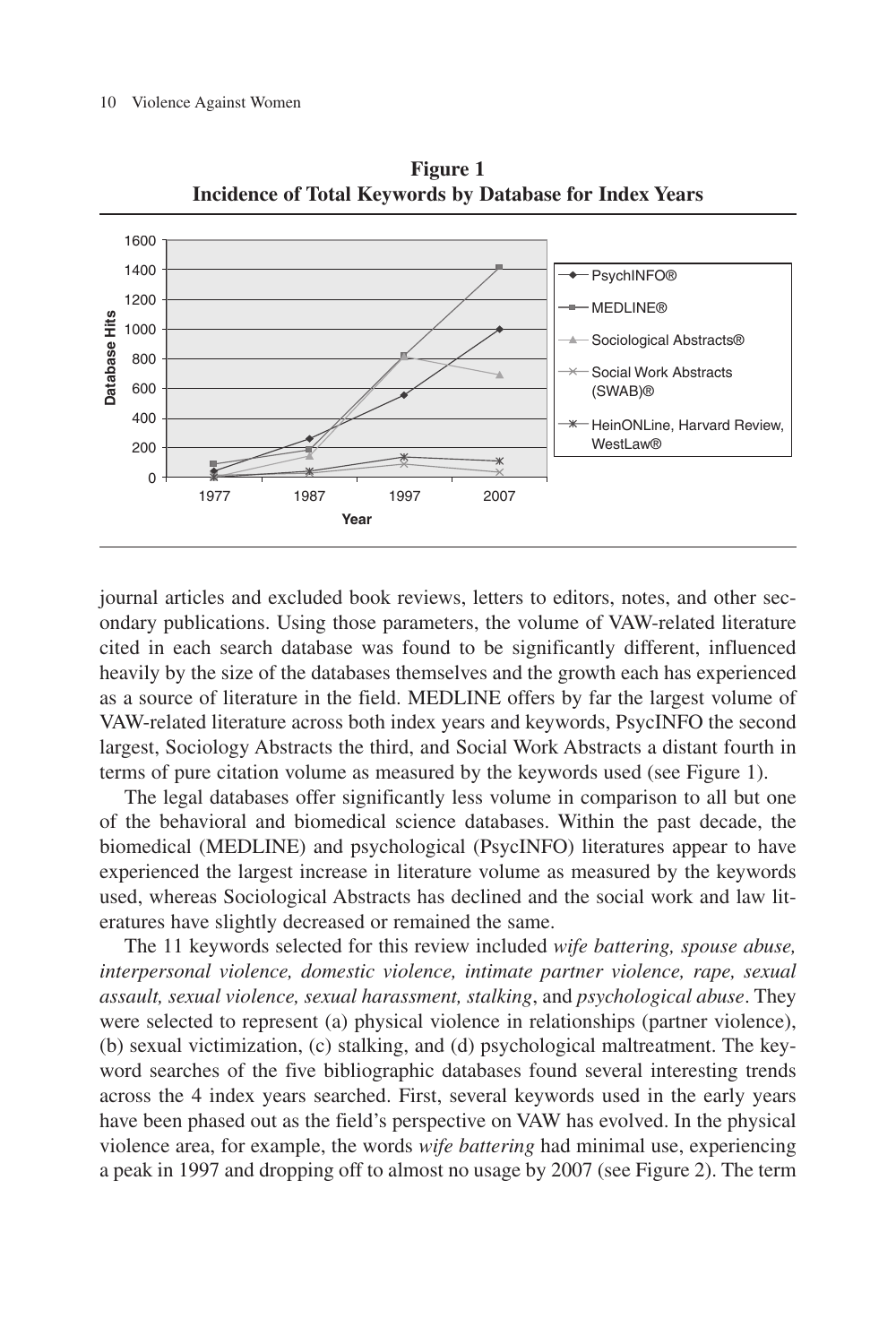

**Figure 2 Incidence of Keywords for Physical Abuse by Index Year**

*spouse abuse* appeared in the middle two decades but is now used very little by the behavioral science and legal literature (e.g., the term had only 4 citations in PsycINFO in 2007). PubMed shows continued use of the term and in fact an increase from 1997 (135 citations) to 2007 (209 citations). *Interpersonal violence* and *domestic violence* are more recent terms, reflected heavily in 1997 and 2007 citations, and the term *intimate partner violence* has shown a substantial increase in usage only more recently in the 2007 search. These evolutions in citation volume reflect a change in the field's operationalization of VAW and more inclusiveness regarding the types of relationships in which violence is experienced (e.g., married and nonmarried, current and former, same and opposite gendered).

The earliest publishing in the field was done on rape, as noted by the larger number of citations for that word than any other keyword in the 1977 search (see Figure 3). In addition, when looking cumulatively across three decades of literature, *rape* is by far the most commonly cited keyword, followed by *domestic violence*. *Sexual harassment* is cited less often overall, except within legal scholarship where it is one of the most heavily cited terms. The newness of studies on *stalking* and *psychological abuse* is reflected in a lower number of citations. These terms appear in approximate equal number in MEDLINE and PsycINFO, lesser so in the other two behavioral science databases, and almost not at all in the legal literature.

Although the selection and use of keywords should follow rather than direct the scholarly literature and empirical definitions used in research on VAW, it is worth noting that the field's ability to conduct quality, comprehensive literature searches in the short term and to measure its growth in the long term is hampered by a frequent change in the use of keywords by authors and citation indexes.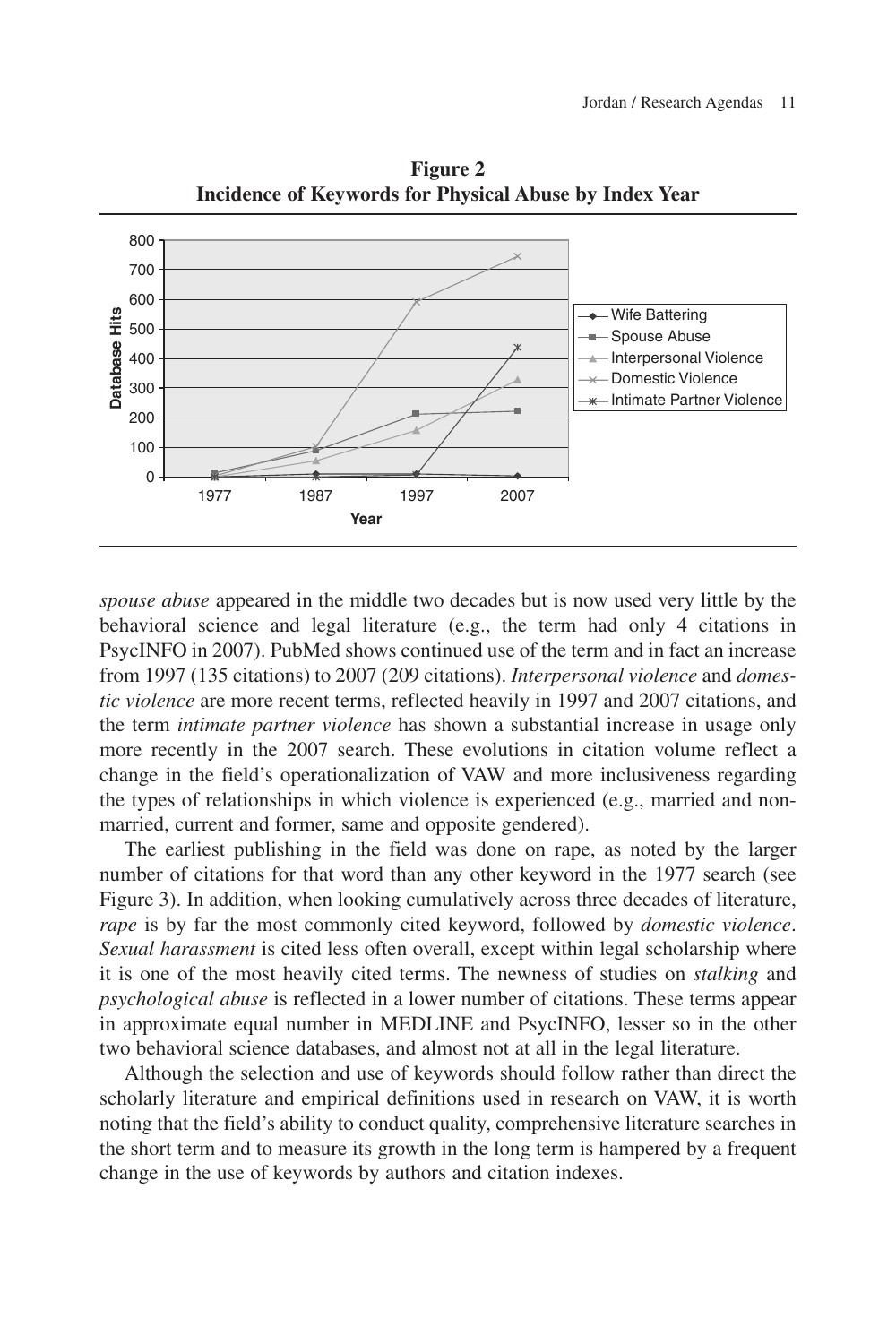

**Figure 3 Incidence of Keywords for Sexual, Stalking, and Psychological Abuse by Index Year**

#### **Distribution Patterns in the VAW Literature**

In addition to documenting a growth in the literature by measuring citations across databases, keywords, and years, the field's written knowledge can also be evaluated by analyzing its distribution or concentration across journals. In the library sciences, the "law of concentration" describes the way in which the literature of a discipline is spread across journals (Garfield, 1977), and its use allows identification of core and peripheral journals in the field. To identify core journals in the VAW area, the 11 keywords were again used and grouped into the four major areas of partner violence (wife battering, spouse abuse, interpersonal violence, domestic violence, intimate partner violence), sexual victimization (rape, sexual assault, sexual violence, sexual harassment), psychological abuse, and stalking. Searches were then done for a 6-year period, and the journals with the top number of publications with each keyword in each year were noted (see Table 3). Journals were assigned a whole number rank based on the number of publications in a given year  $(1 = most$ *publications*; ties received same value; see Table 4). That value was then used to calculate a mean rank for top journals over the 6-year period. This method of ranking was chosen over summation to control for the occurrence of an unusually high number of publications by one journal in a single year (e.g., a special issue). In some cases the mean rank for a given journal is higher than for a journal with more publications during the study time frame, reflecting greater annual consistency in publication across the 6-year period. For two of the keyword areas, more than five journals are listed because of a clustering around the number of publications. Finally, select journals were extracted from the search when the keyword had an unrelated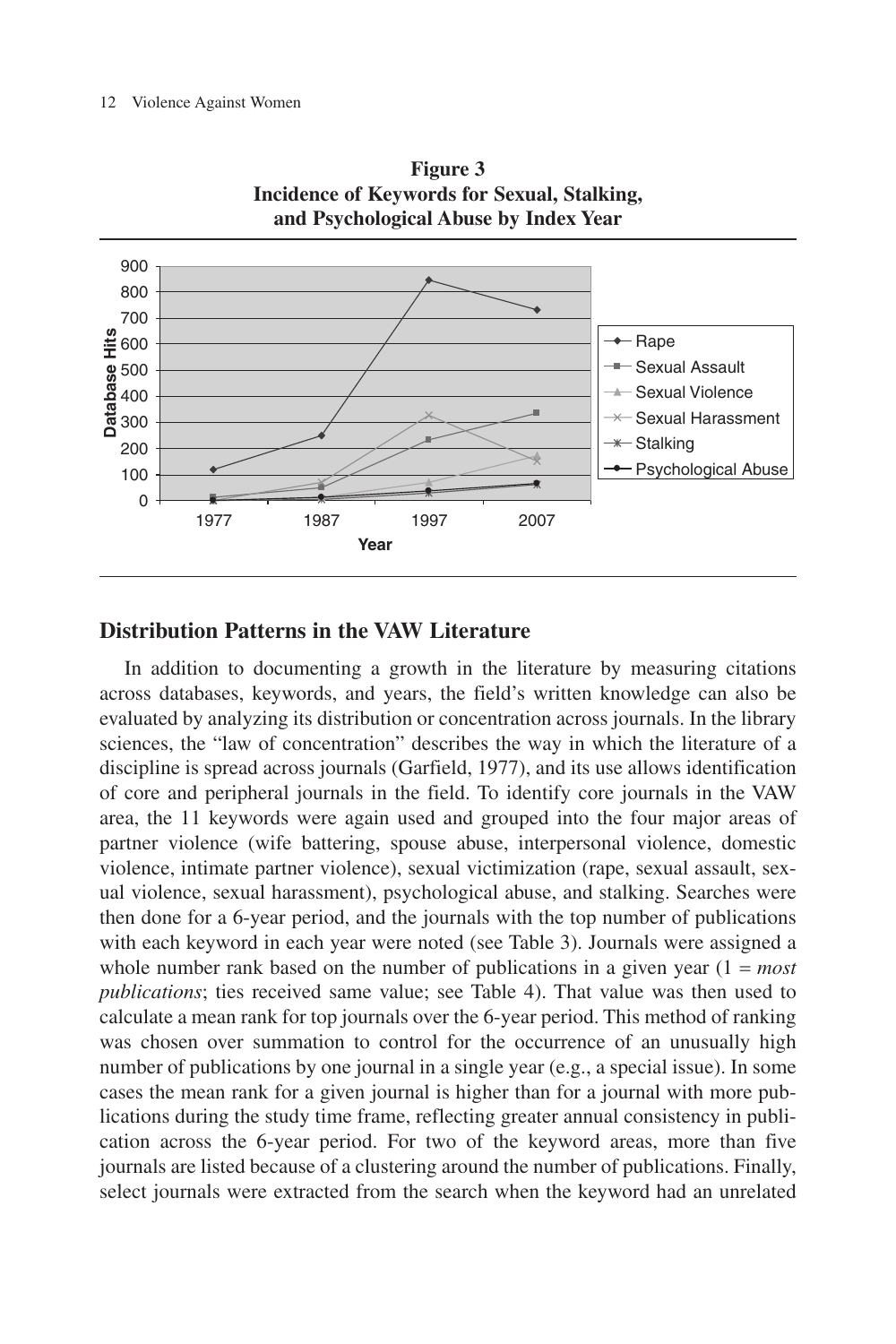| Year | Number of<br><b>Publications Each</b> | <b>Journal Titles</b>                                                                                                                                                                          |
|------|---------------------------------------|------------------------------------------------------------------------------------------------------------------------------------------------------------------------------------------------|
| 1977 | 3                                     | Contemporary Psychology; Crime & Delinquency; New Society;<br>New Zealand Medical Journal; Psychological Reports                                                                               |
|      | $\overline{2}$                        | American Journal of Orthopsychiatry; American Journal of<br>Psychiatry; Criminal Law Quarterly; Criminology; Personality<br>and Social Psychology Bulletin                                     |
| 1987 | 5                                     | Journal of the Forensic Science Society; New Society; Sex Roles                                                                                                                                |
|      | $\overline{4}$                        | Journal of Criminal Law & Criminology; New England Journal<br>of Medicine                                                                                                                      |
|      | 3                                     | Aggressive Behavior; Journal of the American Medical<br>Association; Psychology of Women Quarterly                                                                                             |
|      | 2                                     | American Journal of Epidemiology; Bulletin of the British<br>Psychological Society; Canadian Medical Association Journal;<br>Employee Relations; Genitourinary Medicine; Psychological Reports |
| 1997 | 18                                    | Journal of Interpersonal Violence                                                                                                                                                              |
|      | 14                                    | Academic Medicine; Sex Roles                                                                                                                                                                   |
|      | 9                                     | Journal of Family Violence                                                                                                                                                                     |
|      | 7                                     | Behavioral Medicine; Journal of the American Medical Association                                                                                                                               |
|      | 6                                     | Journal of the American Academy of Child and Adolescent Psychiatry                                                                                                                             |
|      | 5                                     | Aggression and Violent Behavior; Criminology; Journal of Forensic<br>Sciences; Social Science & Medicine                                                                                       |
| 2007 | 97                                    | Violence Against Women                                                                                                                                                                         |
|      | 96                                    | Journal of Interpersonal Violence                                                                                                                                                              |
|      | 87                                    | Journal of Family Violence                                                                                                                                                                     |
|      | 37                                    | Trauma, Violence, & Abuse                                                                                                                                                                      |
|      | 33                                    | <b>Sex Roles</b>                                                                                                                                                                               |
|      | 26                                    | Aggression and Violent Behavior                                                                                                                                                                |
|      | 18                                    | Violence and Exploitation Against Women and Girls                                                                                                                                              |
|      | 17                                    | Annals of Emergency Medicine                                                                                                                                                                   |
|      | 9                                     | AFFILIA-Journal of Women and Social Work; Behaviour Research<br>and Therapy; Psychology of Women Quarterly; Journal of Forensic<br><b>Sciences</b>                                             |

**Table 3 Top Journals for Publication of All Keywords for Index Years**

meaning (e.g., the *Journal of Plant Sciences* publishes on rape as a stem word in the biological sciences).

Analysis of the distribution of the VAW literature during the past three decades reveals an important trend (see Table 3). In 1977 and 1987, research in the field was published in the forensic, criminal justice, medical, and psychological literatures. As the volume of literature has grown, VAW-specific journals have been introduced, and the literature has shifted to those publications. In fact by 2007, the top four journals were VAW- or victimization-specific journals. In building on Garfield's law of concentration noted above, a new bibliometric law has been proposed, which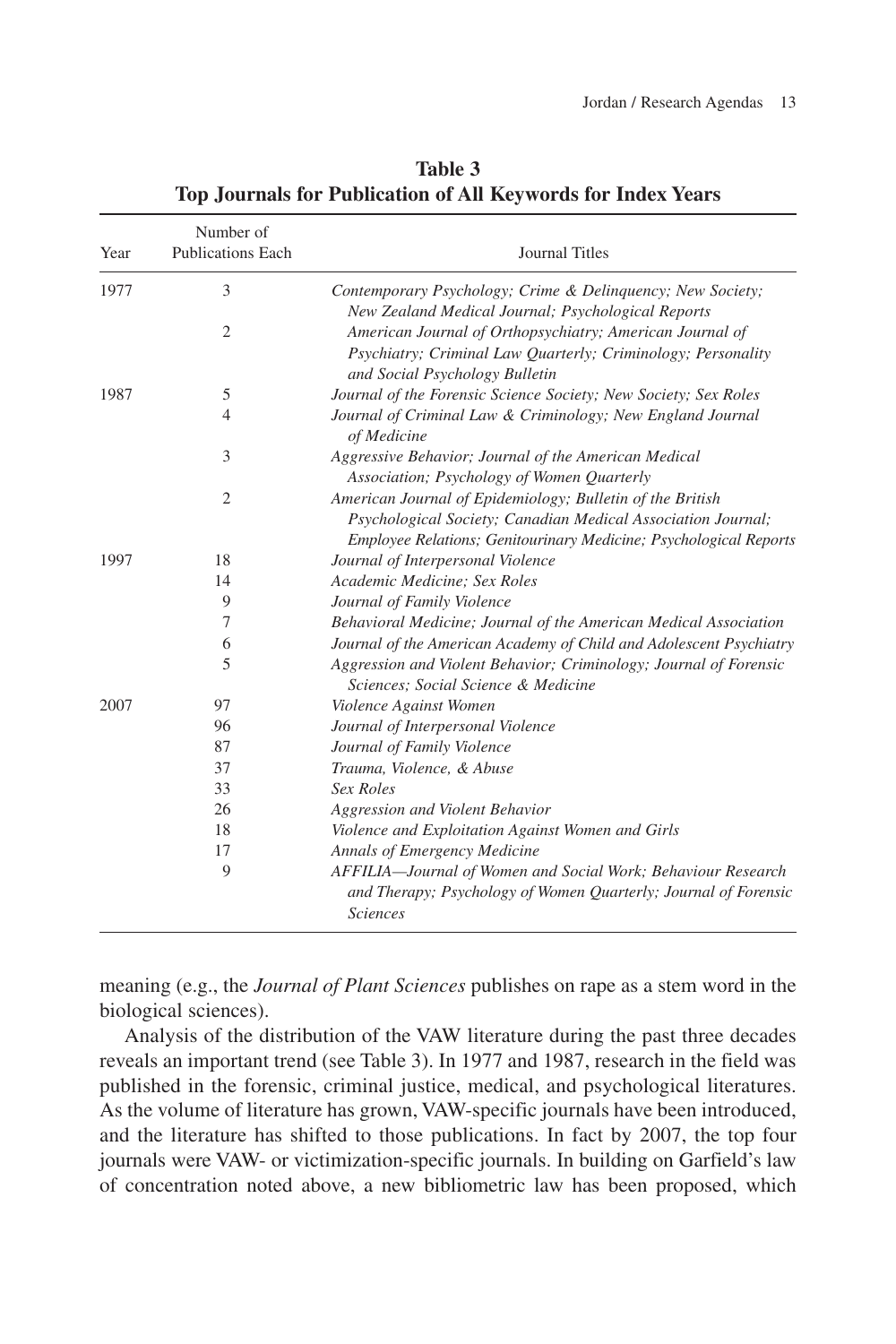states that during phases of robust growth of knowledge in a scientific discipline, articles of interest to that discipline appear in increasing number in journals distant from that field (Sengupta, 1992). Either the VAW literature is an exception to the law, or the field is yet to see the largest period of growth as measured by a distribution of its literature beyond victimization-specific journals.

Although the field has seen development of victimization-specific journals, each does not publish equally in all areas of the VAW field. As detailed in Table 4, in the area of physical violence, *Journal of Interpersonal Violence* and *Violence Against Women* are the highest ranked journals by citation volume in the past 5 years. Among the five top journals, only one (*Annals of Emergency Medicine*) is not a specialized VAW journal. In the area of sexual victimization, the same two journals receive top ranking, with one forensic science and two general psychological journals also making it into the top five rankings. The psychological abuse literature evidences a lower volume of articles but shows a similar pattern of being located primarily in abusespecific journals, but in this case *Child Abuse & Neglect* is among them. Finally, the stalking literature is more heavily concentrated in forensic, criminal justice, and psychiatric journals (not unlike the way the earliest VAW-specific literature began) and in journals outside the United States.

#### **The Community of Publishing Authors**

A final measure of the state of the written knowledge on VAW relates to the disciplines of the scientists who publish in the field. To say that the field is interdisciplinary accurately conveys that multiple fields contribute to the knowledge base, but it does not mean that they do so in equal measure. To approximate the influence of different disciplines on the field's knowledge base, the top 10 most cited authors in the four keyword areas (partner violence, sexual victimization, stalking, psychological abuse) within the 5-year time frame of 2003 to 2007 were pulled from the Web of Science. By this method, 200 authors were identified, but because several authors fell into the top 10 ranks in multiple years and thus were counted more than once, 154 unduplicated scholars are included in the total. Beginning with the unit of analysis as the discipline of author publishing in the field, the number of publications and the number of times each publication was cited were analyzed.

As revealed in Table 5, psychology is by far the most commonly cited discipline in the field of VAW. Psychiatry, nursing, and medicine were the next most common, with medicine trailing only psychology when the number of times articles are cited is considered. Sociology, epidemiology, public health, and social work are the next most common disciplines.

Although psychology is the top discipline in the publishing ranks for each of the four keyword areas, the distribution of other disciplines differs by type of literature (see Table 6). For example, psychiatrists publish more heavily in the area of stalking,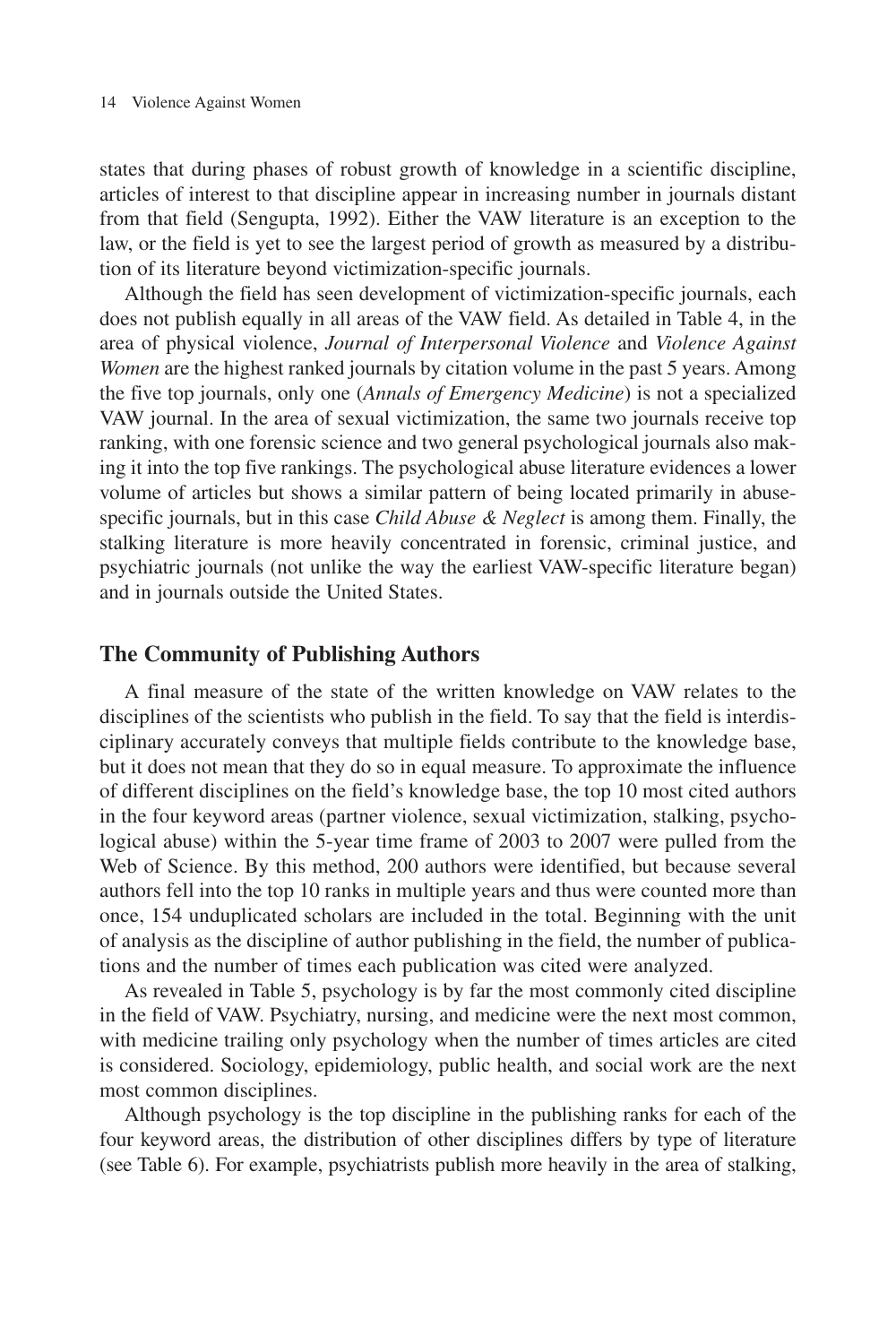| Category (Keywords)                                   | Journal Title                                                | Number of<br>Publications | Mean Rank<br>Publications<br>per Year |
|-------------------------------------------------------|--------------------------------------------------------------|---------------------------|---------------------------------------|
| Partner violence<br>(keywords: wife battering,        | Journal of Interpersonal<br>Violence                         | 121                       | 1.5                                   |
| spouse abuse, interpersonal                           | Violence Against Women                                       | 70                        | 2.8                                   |
| violence, domestic violence,                          | Journal of Family Violence                                   | 44                        | 4.0                                   |
| intimate partner violence)                            | Annals of Emergency Medicine                                 | 22                        | 4.8                                   |
|                                                       | Trauma, Violence, & Abuse                                    | 20                        | 6.0                                   |
| Sexual victimization                                  | Journal of Interpersonal Violence                            | 162                       | 1.3                                   |
| (keywords: rape, sexual                               | Violence Against Women                                       | 103                       | 3.8                                   |
| assault, sexual violence,                             | Journal of Traumatic Stress                                  | 54                        | 5.0                                   |
| sexual harassment)                                    | Psychology of Women Quarterly                                | 53                        | 5.3                                   |
|                                                       | <b>Sex Roles</b>                                             | 59                        | 5.8                                   |
|                                                       | Forensic Science International                               | 51                        | 6.0                                   |
| Stalking<br>(keyword: stalking)                       | Journal of the American Academy<br>of Psychiatry and the Law | 10                        | 2.5                                   |
|                                                       | Journal of Forensic Sciences                                 | 9                         | 2.5                                   |
|                                                       | Criminal Justice and Behavior                                | 8                         | 3.0                                   |
|                                                       | Journal of Interpersonal Violence                            | 7                         | 3.0                                   |
|                                                       | European Psychiatry                                          | 6                         | 3.0                                   |
|                                                       | Journal of Forensic<br>Psychiatry & Psychology               | 5                         | 3.2                                   |
|                                                       | Violence Against Women                                       | 5                         | 3.3                                   |
|                                                       | Australian and New Zealand<br>Journal of Psychiatry          | 4                         | 3.3                                   |
| Psychological abuse<br>(keyword: psychological abuse) | Journal of Interpersonal<br>Violence                         | 20                        | 1.8                                   |
|                                                       | Violence Against Women                                       | 5                         | 2.7                                   |
|                                                       | Journal of Family Violence                                   | 9                         | 2.8                                   |
|                                                       | Child Abuse & Neglect                                        | 6                         | 3.2                                   |
|                                                       | American Journal of<br>Preventive Medicine                   | 3                         | 3.7                                   |

## **Table 4 Top Journals for Violence Against Women Publications by Keyword Category (2002 to 2007)**

which is also where sociologists appear most frequently. The area of intimate partner violence has the most diverse population of authors publishing and a more equal distribution across disciplines. In this area, psychology, medicine, public health, and epidemiology have almost equal numbers of disciplines and publications, with medicine once again ranking above all others in the number of citations.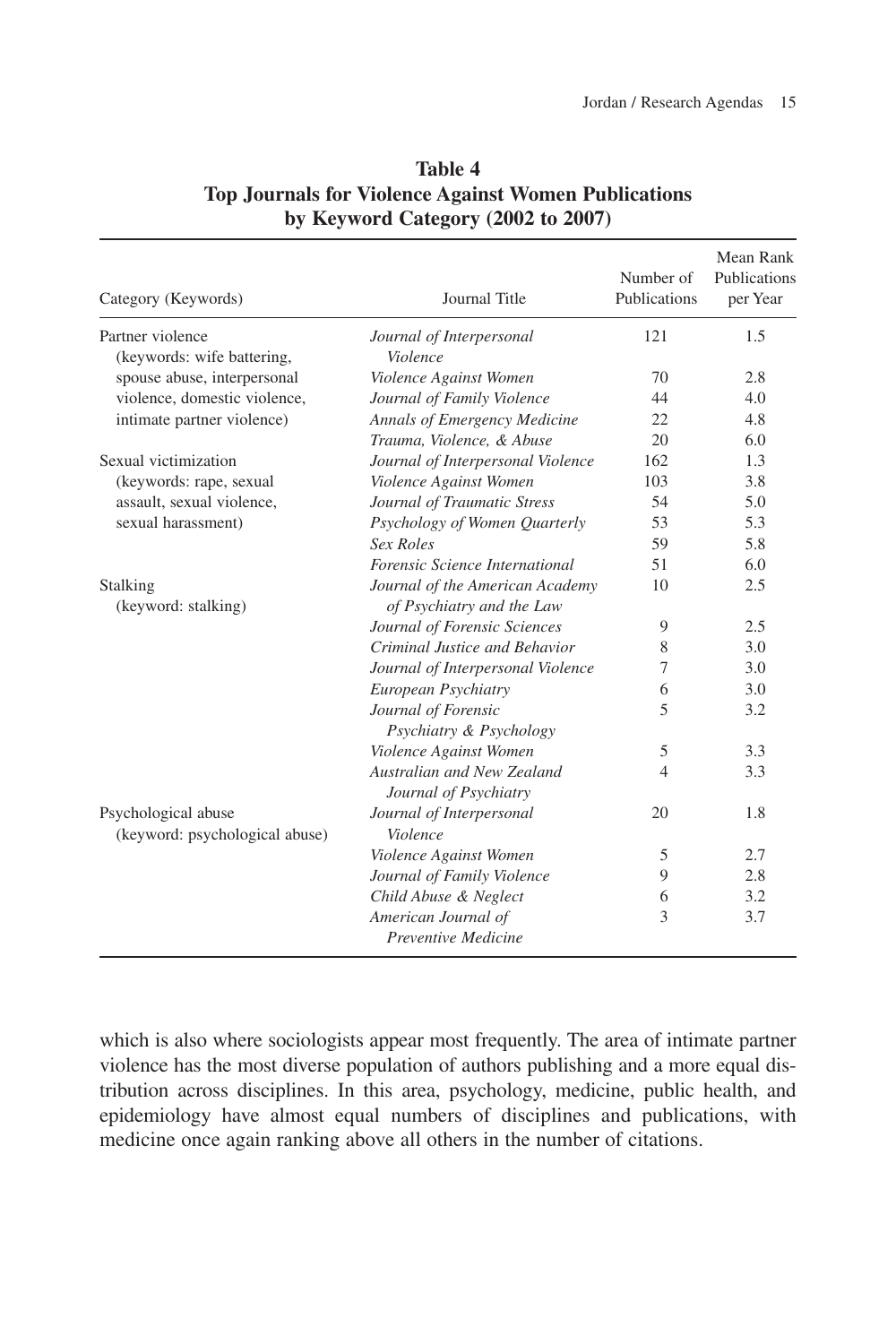| Discipline        | Authors | Publications   | <b>Citations</b> |  |
|-------------------|---------|----------------|------------------|--|
| Psychology        | 98      | 289            | 1,883            |  |
| Psychiatry        | 19      | 57             | 345              |  |
| Nursing           | 16      | 31             | 357              |  |
| Medicine          | 14      | 45             | 779              |  |
| Sociology         | 11      | 15             | 122              |  |
| Epidemiology      | 11      | 39             | 524              |  |
| Public health     | 9       | 35             | 131              |  |
| Social work       | 8       | 27             | 160              |  |
| Pharmacy          | 5       | 25             | 285              |  |
| <b>Statistics</b> | 7       | 13             | 75               |  |
| Criminal justice  |         | 6              | $\overline{c}$   |  |
| Education         |         | $\overline{c}$ |                  |  |

#### **Table 5 Discipline of the Top 10 Most Cited Authors in Four Subject Areas Combined (2003 to 2007)**

Note: Author, publication, and citation categories are not mutually exclusive across years; that is, a single author may be counted once for each year he or she published in the 5-year period, or a multiauthored publication is counted once for each coauthor in the "publications" and "citations" categories.

#### **Summary of State of the Written Knowledge on VAW**

This analysis reveals that the biomedical and psychological bibliometric databases have experienced the greatest growth in literature volume during the past decades, whereas the sociological, social work, and legal literatures have leveled off or declined. The growth and decline of certain keywords also evidence an evolution in the field's understanding of VAW, as terms such as *spouse abuse* and *wife battering*, for example, have been replaced by *domestic violence* and *intimate partner violence*. The distribution of VAW literature has also become more concentrated in VAW- or victimization-specific journals, each of those specializing a bit differently. Stalking is distinctive in appearing in the forensic literature and European periodicals. Although a multidisciplinary field, there are readily identifiable trends in who is publishing the highest volume across types of literature. Psychologists are the most frequent authors, whereas medicine is the most often cited. Intimate partner violence has the most diverse population of authors publishing and a more equal distribution across disciplines.

There are limitations to this bibliometric analysis. First, it is limited by selection of the five major databases and 11 keywords. The use of 1977, 1987, 1997, and 2007 offers the ability to note multiyear trends but could be influenced by high or low publishing in any single year. The analysis of most highly cited authors must be understood as an approximation of the influence of disciplines, not an exact measure. First, *discipline* is operationally defined as the highest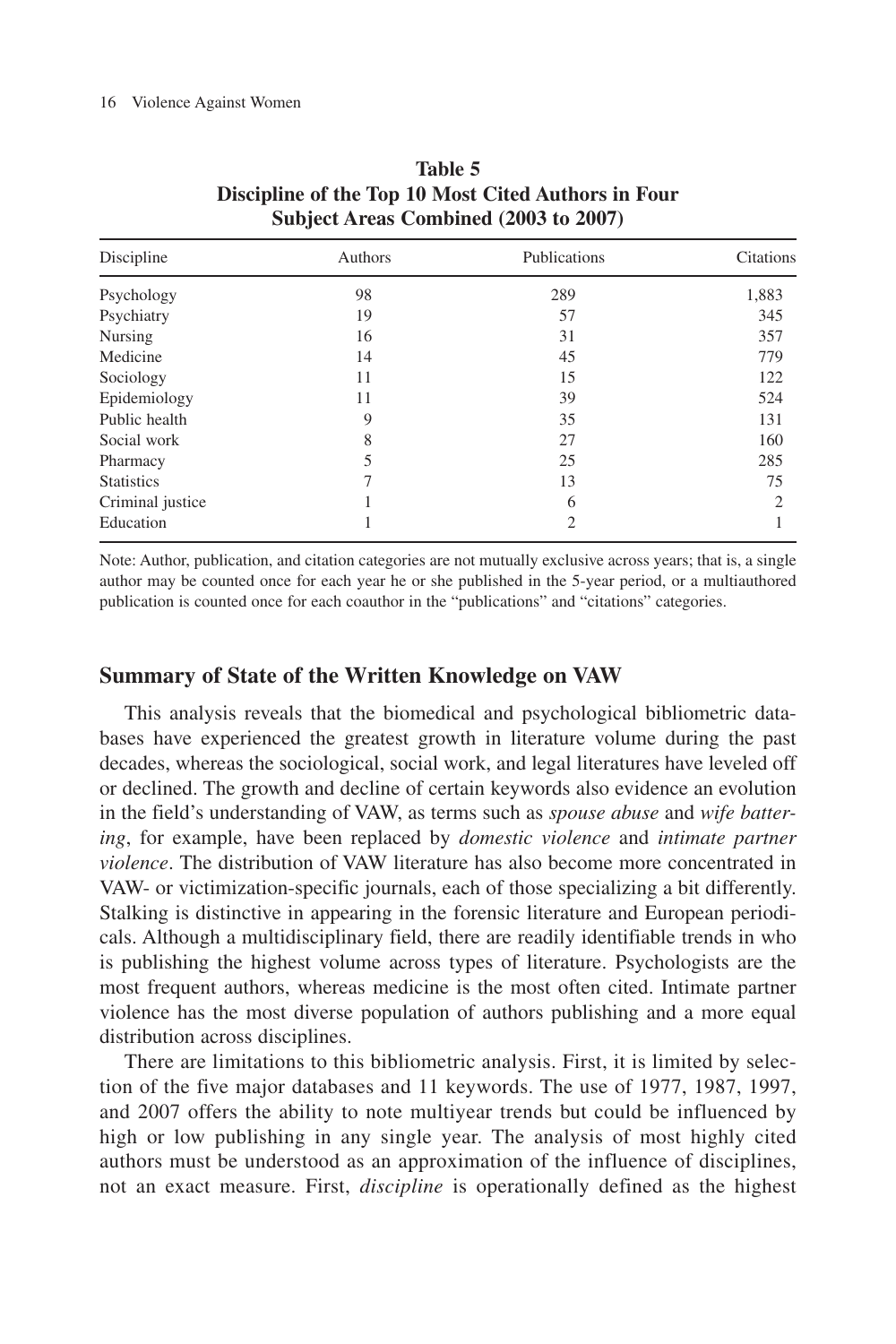| Subject                   | Discipline        | Authors        | Publications   | Citations      |
|---------------------------|-------------------|----------------|----------------|----------------|
| Stalking                  | Psychology        | 25             | 48             | 234            |
|                           | Psychiatry        | 12             | 27             | 91             |
|                           | Nursing           | 6              | 7              | 215            |
|                           | Sociology         | 6              | 8              | 79             |
|                           | <b>Statistics</b> | 1              | 1              | 1              |
| Intimate partner violence | Psychology        | 11             | 45             | 399            |
|                           | Medicine          | 9              | 35             | 529            |
|                           | Public health     | 7              | 33             | 99             |
|                           | Epidemiology      | 7              | 31             | 349            |
|                           | Social work       | $\overline{4}$ | 14             | 156            |
|                           | Nursing           | 4              | 18             | 111            |
|                           | Psychiatry        | 3              | 18             | 142            |
|                           | <b>Statistics</b> | 5              | 11             | 71             |
| Sexual assault            | Psychology        | 32             | 154            | 1,100          |
|                           | Pharmacy          | 5              | 25             | 285            |
|                           | Medicine          | $\overline{4}$ | 9              | 249            |
|                           | Epidemiology      | 3              | 7              | 173            |
|                           | Psychiatry        | 3              | 11             | 106            |
|                           | Sociology         | 1              | 3              | 19             |
|                           | Criminal justice  | 1              | 6              | $\mathfrak{2}$ |
|                           | Social work       | 1              | 3              | 1              |
| Psychological abuse       | Psychology        | 30             | 42             | 150            |
|                           | Nursing           | 6              | 6              | 31             |
|                           | Sociology         | 4              | $\overline{4}$ | 24             |
|                           | Social work       | 3              | 10             | 3              |
|                           | Public health     | $\overline{c}$ | $\mathfrak{2}$ | 32             |
|                           | Psychiatry        | 1              | 1              | 6              |
|                           | Epidemiology      | 1              | 1              | 2              |
|                           | Medicine          | 1              | 1              | 1              |
|                           | Education         | 1              | $\mathfrak{2}$ | 1              |
|                           | <b>Statistics</b> | 1              | 1              | 3              |

## **Table 6 Discipline of the Top 10 Most Cited Authors by Subject Area From 2003 to 2007**

Note: Author, publication, and citation categories are not mutually exclusive across years; that is, a single author may be counted once for each year he or she published in the 5-year period, or a multiauthored publication is counted once for each author in the "publications" and "citations" categories.

degree obtained and does not reflect multiple degrees held by the same author (e.g., a physician with a master's degree in public health is counted in the discipline of medicine). In addition, the data are influenced by the number of authors on a single publication.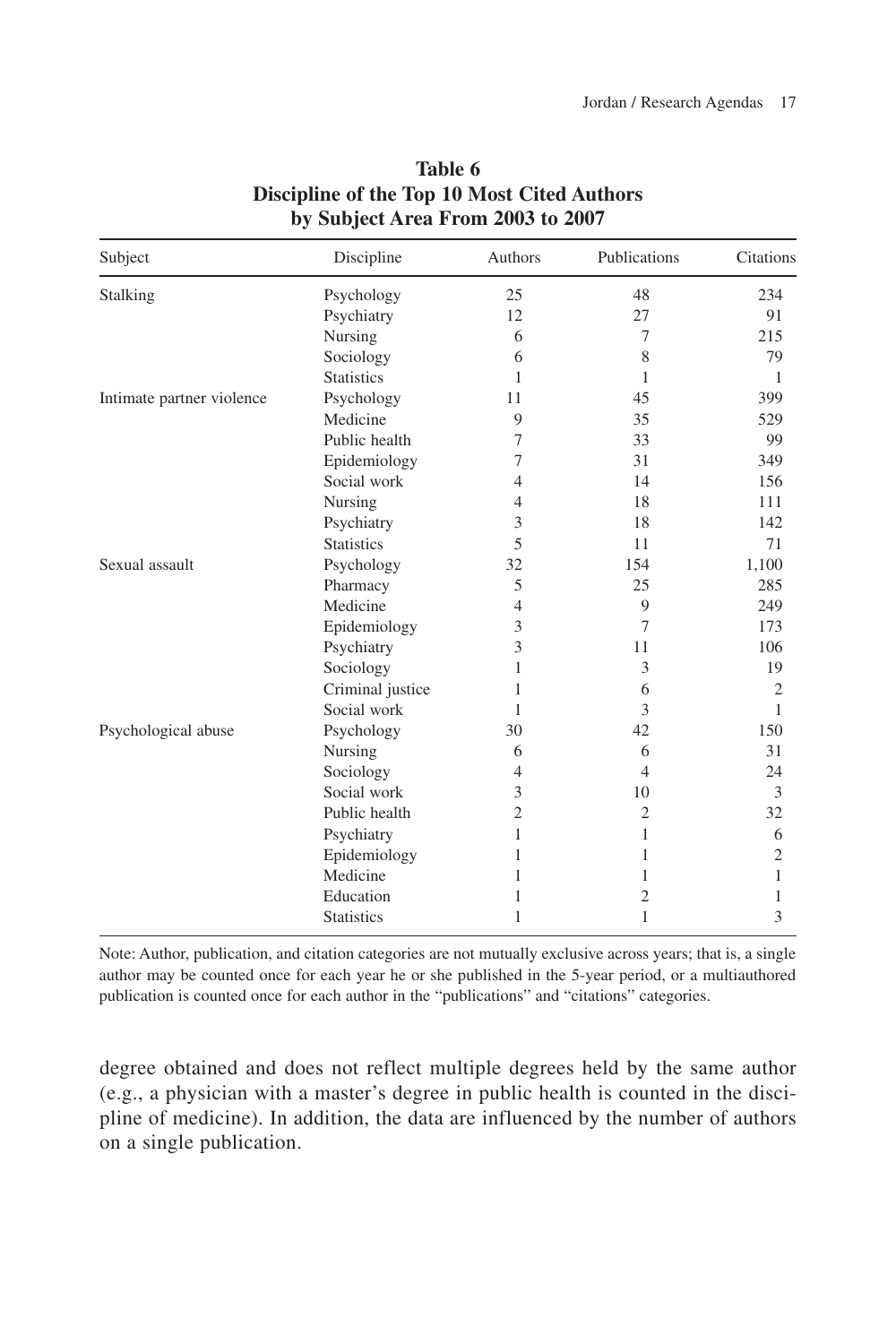# **Moving Research Agendas to Science**

The reviews of VAW research to date have offered many excellent remedies for methodological and other shortcomings in the field. Many frame those improvements as composing a "research agenda" on VAW, a concept that arguably stops short of affecting the evolution necessary to take on the daunting challenge of understanding VAW and all its complexities. The phrase *research agenda* itself implies steps toward a single plan rather than contemplating something much more transformative. This article argues instead for the latter, for conceptualizing the study of VAW as an area of science. To propose that VAW become a science will likely raise eyebrows. The field of VAW studies with very limited laboratory work, exact measurements, and tangible phenomena. It does not even benefit from the organization of a discipline. Nevertheless, as when psychology successfully argued for its rightful place as a science years ago,

it is not the definiteness of its material which determines whether a subject is a science . . . the criterion of science is not subject matter but the methods of investigation used. If scientific method is used systematically, we may properly speak of a science, whether the object of study is minerals, bacteria, human thoughts and feelings, or social institutions. (Sargent, 1945, p. 7-8)

Use of the word *science*, then, is valid to the extent that the application is to an organized body of knowledge, a methodologically sound approach to its study, and an organized group of scientists. The application here is not an attempt to elevate the study of VAW to the same footing as the natural sciences; rather, it is an effort to extend to the field the advantages that organization as a science would bring.

#### **The Benefits of a Science Model**

Conceptualizing the study of VAW as an integrative science offers many advantages, both pragmatic and theoretical. Science is fundamentally the discovery of facts and the formulation of laws and principles derived from those discoveries (Morris, 1992). It is not just singular research studies, investigators, or agendas; science provides a means by which that research is translated into a body of knowledge. The more organized that knowledge base, the more it can be tested, retested, and built on. The first advantage of a move to this model, then, is that it moves the VAW field to improve its organization of knowledge and sets forth a structure by which testing and retesting and the generation of theory can more readily occur. Furthermore, a science model provides an intellectual framework for coming to agreement on the fundamental elements that build scientific discovery. Kuhn (1996) talked about paradigmatic sciences as those in which researchers agree on fundamental constructs, and then research questions and scientific achievements derive from and are built on that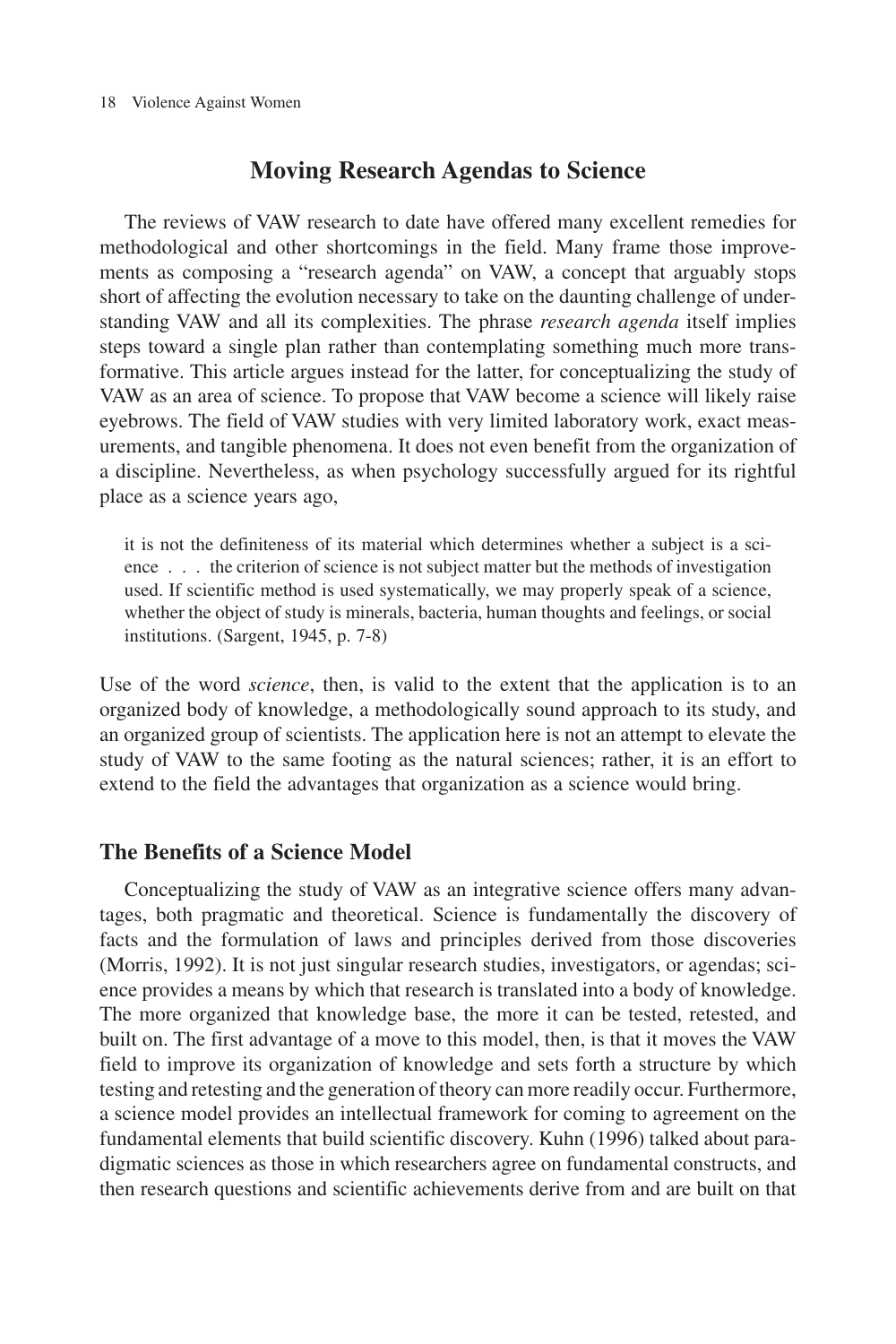architecture. This approach responds to the criticisms of previous reviews that cite lack of theory as a debilitating characteristic of the current field (Crowell & Burgess, 1996; Kruttschnitt et al., 2002). The study of VAW cannot become a science when overarching theoretical constructs that inform the thinking of all or even a majority of researchers in the area are lacking. If the VAW field can reach that point, disagreements will still exist, but they will be devoted to controversies about research questions and findings, not about the fundamental principles that guide the field. At that point, VAW may set itself on the course of becoming not just a descriptive science but a paradigmatic one. Absent theoretical underpinnings, or what Kuhn (1996) conceptualized as paradigms, the field will never be positioned to explore and understand VAW in the way called for by this crisis.

The lack of a solidified community of scientists is a second barrier to the field's work that can be addressed by the move to a science model. Admittedly, in most sciences the scientific community is made up of scholars who have "undergone similar educations and professional initiations; in the process they have absorbed the same technical literature and drawn many of the same lessons from it" (Kuhn, 1996, p. 177). This is counter to the VAW area, where multiple disciplines theorize, teach, and practice. A move to a science model should not be accomplished by the concentration of all scholars into one discipline, as such a move would defeat the richness that can be derived from different points of view. It is also not practical, as different disciplines play different roles, all critical to the practice side of the field (e.g., psychology, medicine, law). Nonetheless, the model offers a unique approach of unifying distinct disciplines around an organizing framework. The scientific model provides the first realistic mechanism for transdisciplinary, not just multidisciplinary, work to be done.

In addition to giving an organizing framework, the field would be advantaged by evolving to a science model in the training and preparation of graduate students, as in the natural and social sciences, the study of finished scientific accomplishments ends up in the textbooks of the next generations of scientists. The move lends itself to development of pedagogy for the transmission of information on VAW to future researchers, an ability that is currently lacking. The cohesiveness that derives from a science model may also strengthen the organization of the written literature in textbooks as well as in the bibliographic databases that now separately publish the written empirical studies of varied disciplines.

There are several models for creation of a new area of science when existing research methodologies and infrastructures are judged to be inadequate. For example, cognitive science is an interdisciplinary field that has arisen during the past decade at the intersection of psychology, linguistics, computer science, philosophy, and physiology. Prior to its existence, each discipline sought to independently understand the mind from its own perspective without having the opportunity to benefit from the methodologies and theories of others (Luger, 1994). Not only did the advent of the new field of cognitive science allow shared purpose and theory to overcome methodological differences, but also its structure facilitated interdisciplinary interaction. On a practical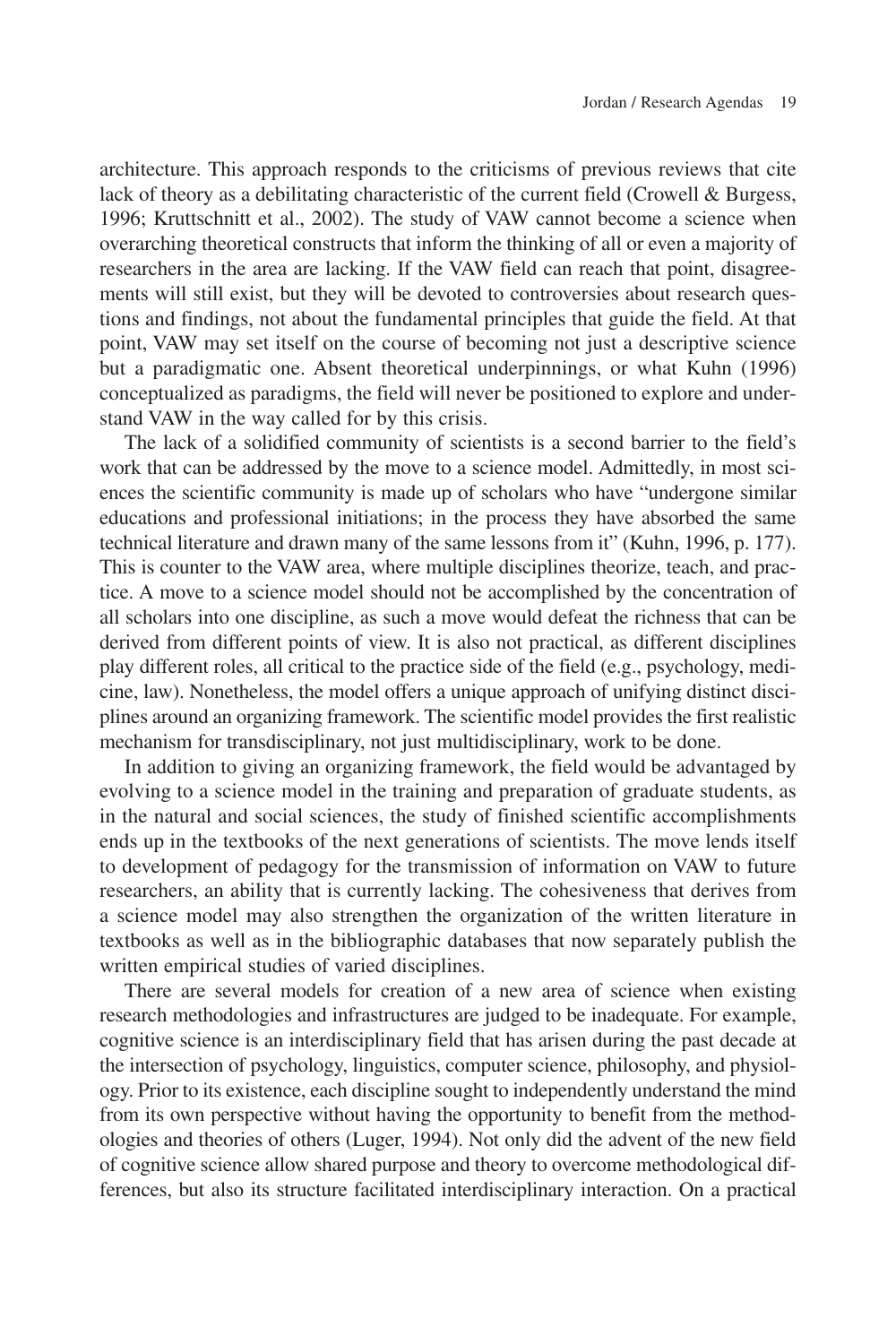level, the new science has been recognized by the National Academy of Sciences and is referenced in its National Education Standards (National Academy of Sciences, 2008).

Similarly, in the 2000s, "sustainability science" emerged with beliefs that traditional approaches to developing and testing hypotheses were inadequate and that new styles of institutional organization were needed (Clark & Dickson, 2003). Sustainability science has been recognized by the American Academy for the Advancement of Science through development of a center for science, innovation, and sustainability within the academy (National Academy for the Advancement of Science, 2008). Such a move lends not only credibility to a developing science but also access to resources that are international in scope.

## **Characteristics of the New Science: Transdisciplinary, Translational, and Transgenerational**

Connecting the multiple disciplines that study VAW can facilitate the emergence of new theory, bridge controversies in definitions, and strengthen methodologies. In the space between existing disciplines, the most analytically sophisticated discoveries to date and, although not the recommendation of this review, possibly even the creation of new hybrid disciplines may be conceived. The synthesis of disciplines and the creation of this transdisciplinary science, however, will not occur without concerted efforts to overcome the barriers to collaboration that presently exist. As noted earlier, a primary barrier is that no present mechanism exists to even identify the members of the community of scientists who study VAW. Creation of an electronic database of VAW researchers would be a remedy. The coordination of more interdisciplinary scientific meetings, where researchers who operate with different theoretical models and constructs come together around a common problem or task, would also be of benefit.

Achieving a transdisciplinary scientific model must include the creation of research teams that see investigators move beyond the confines of the disciplines in which they are trained. Research teams of the future must include the collaboration of psychologists, sociologists, social workers, physicians and nurses, epidemiologists and public health scientists, legal scholars, and more, and they must include theoretical, applied, and clinical scientists. Realistically achieving success in building transdisciplinary research teams is also dependent on such practical steps as the continued move at the federal level to allow designation of co–principal investigators on federal research grants and the move at the institutional level to allow sharing of indirect costs across departments. In addition to the presence of multiple disciplines, research teams in this new area of science must include innovative partnerships among scientists, practitioners, and advocates, varying models of which have been espoused by a number of authors (Block, Engel, Naureckas, & Riordan, 1999; Campbell, Dienemann, Kub, Wurmser, & Loy, 1999; Galinsky, Turnball, Meglin, & Wilner, 1993; Gilfus et al., 1999; Gondolf, Yllo, & Campbell, 1997).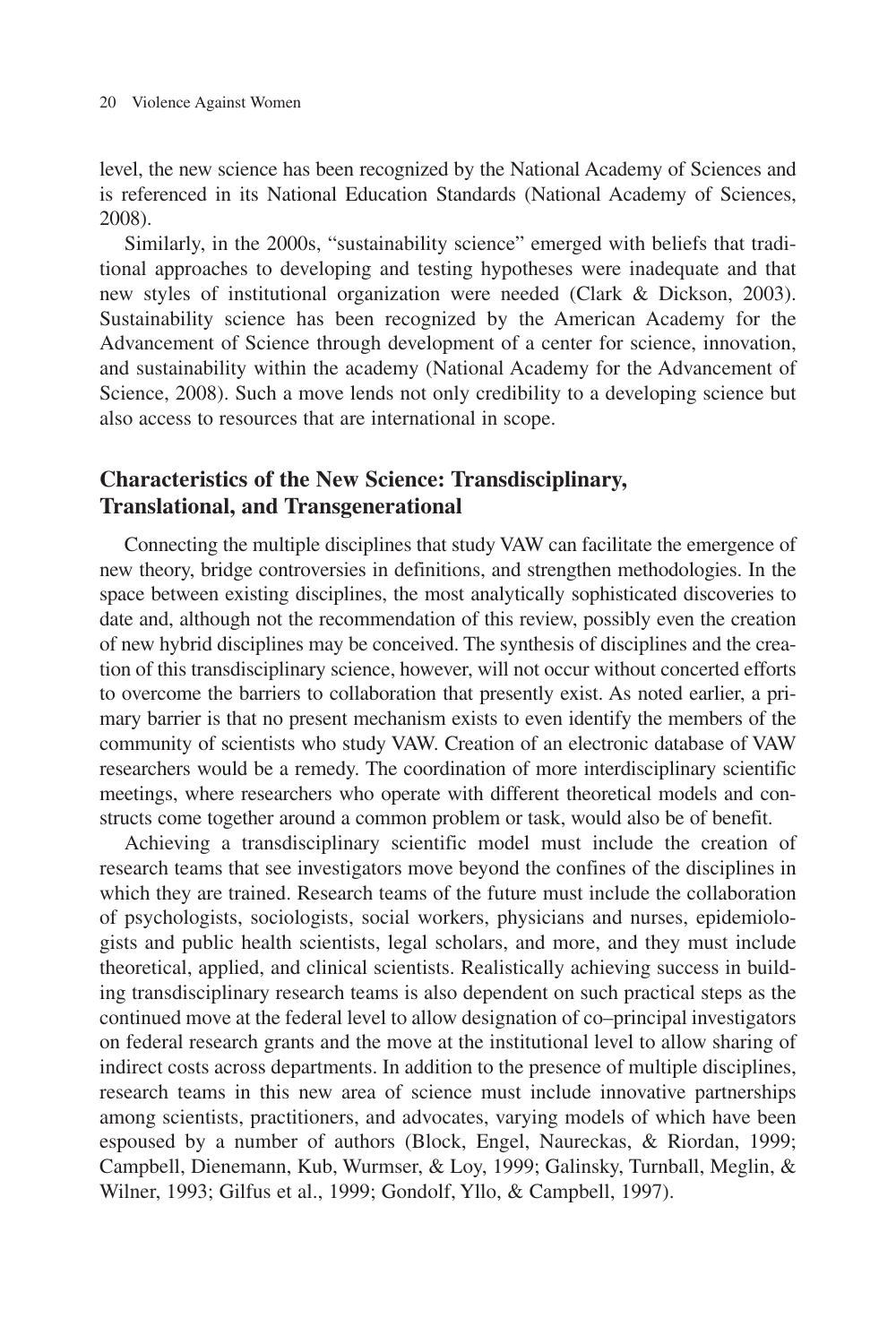Evolution of the study of VAW into a transdisciplinary science will also necessitate improvements in the chronicling of the field's written knowledge base. In the short term, scientists of different disciplines can contribute to improvements by coauthoring papers and submitting manuscripts to journals outside of an individual discipline. A study on civil orders of protection can produce papers coauthored by psychologists, sociologists, and legal scholars, and manuscripts may be submitted to both behavioral science and law review journals. Studies on homicide and pregnancy lend themselves to authored collaborations by researchers in the health sciences, sociology, and law. Collaborations with biostatisticians may open new avenues for statistical analyses and sophisticated methodologies. In this way, disciplines are crossed and the literatures of multiple disciplines informed. The process of scientists collaborating on manuscripts destined for journals outside their own fields also exposes each in an intimate fashion to the literatures, methodologies, and theoretical models of other disciplines. Because these are additional publications rather than redirections of existing scholarly work, there would be no negative consequences for faculty members publishing outside respected journals in their own fields and thereby harming tenure and promotion. In the longer term, the VAW literature would be strengthened through integration of bibliometric databases, agreement on indexing terms, and an expanded use of review journals that require review articles to be inclusive of multiple literatures.

The science of VAW must also be translational, that is, the birth of its ideas and research hypotheses must be incubated in the practice field and its effects applied there. This new science must include a role for outreach among academic, grassroots, government, and corporate entities if the most effective advances are to be accelerated and translated most meaningfully from science to practice and from experiment to courthouse, bedside, and crisis line.

In the well-established sciences, the passing of knowledge from one generation to the next occurs through the use of textbooks that outline the field's scientific achievements and mentoring opportunities embedded in the structure of organized academic units. As the VAW field contemplates a move to a science model, the next generation of scientists must be included. Mentoring programs that mirror the transdisciplinary nature of the field must be organized (and funded through fellowships, targeted grant awards, postdoctoral positions, and other funding mechanisms). Undergraduate and graduate students must also be exposed to curricula and other learning and research opportunities that serve as a pipeline to equip them for full participation in a transdisciplinary, collaborative workforce.

#### **Infrastructure Needs for the Science on VAW**

A science on VAW cannot advance without a robust infrastructure of support. There is a significant need to increase research funding across federal agencies as a means to increase both the number of grants awarded and the average grant award. The mean level of funding for a research grant from NIJ between 1995 and 2005 was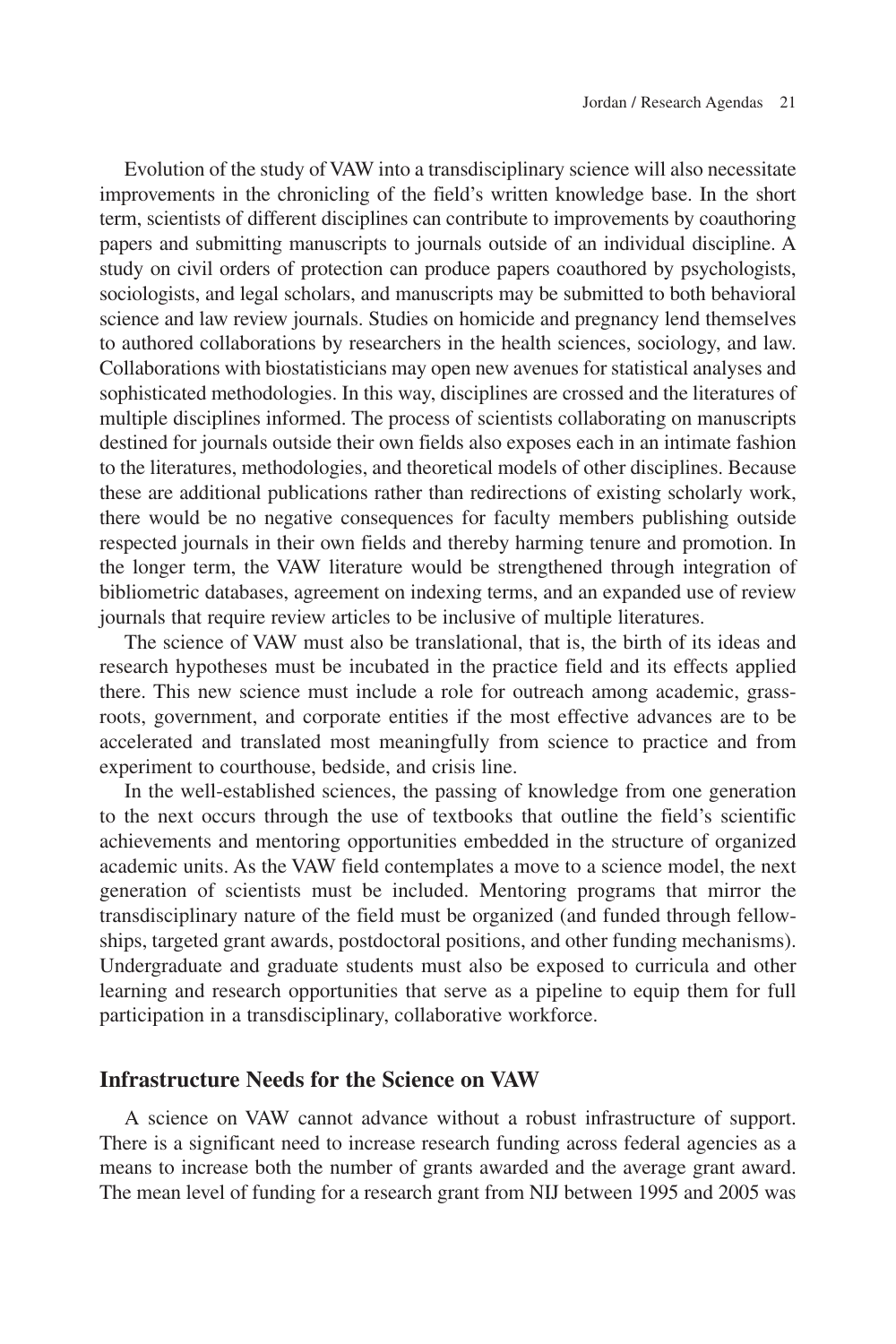\$190,611, an amount inadequate to support longitudinal studies and the transdisciplinary studies with multiple investigators as recommended here. Research funding could also assist in improving the methodological weaknesses outlined in past national reviews (Crowell & Burgess, 1996; Kruttschnitt et al., 2002) by funding methodological studies focusing on research design, human participant protections, data collection, measurement, and analysis. Federal funding should also be expanded beyond current institutes such that projects addressing broader associations (e.g., cancer and victimization) and implications (child development) are included.

A second major infrastructure reform can be achieved through development of interdisciplinary, academically based research centers. As recommended previously by Crowell and Burgess (1996), these centers would foster interdisciplinary collaborations and training programs for young investigators. Although a lack of federal funding and institutional-level barriers to interdisciplinary organization have prevented widespread adoption of this model, one such center has been established at UK. The interdisciplinary Center for Research on VAW is administratively housed under the UK provost and has built an innovative model of endowing chairs and professorships of study on VAW and graduate fellowships through creation of a research endowment that reached almost \$5 million after the first 5 years of the center's operation (UK, 2008). A diversified funding model including state funding, federal research grants, and endowment funds offers stability for the program that is unique in academia. The center hosts national, interdisciplinary scientific meetings and designs training programs for advocates on how to engage and partner in research. At the institutional level, the center hosts invited lecture series, funds small competitive research grants for UK faculty, conducts interdisciplinary research, organizes mentoring programs, trains advocates and practitioners, and more. Interdisciplinary centers such as this should be replicated at other universities in models adapted to the unique skills of the VAW researchers at that institution to expand opportunities for research to be conducted and facilitated in the most innovative way.

#### **Conclusion**

Not only is the phenomenon of VAW inherently difficult to study and understand, but also the field brings to the effort conceptual silos, disconnected disciplines, methodological weaknesses, and inadequate levels of research funding. Nonetheless, an enumeration of the weaknesses that color the state of research on VAW should not preclude recognition that a tremendous amount has been accomplished in this young field. As aptly put by Richie (2004),

Twenty-five years ago, it could not be imagined that violence against women and family violence research would find a broad audience and that there would be funding streams and a commitment to influence public policy on behalf of women. Most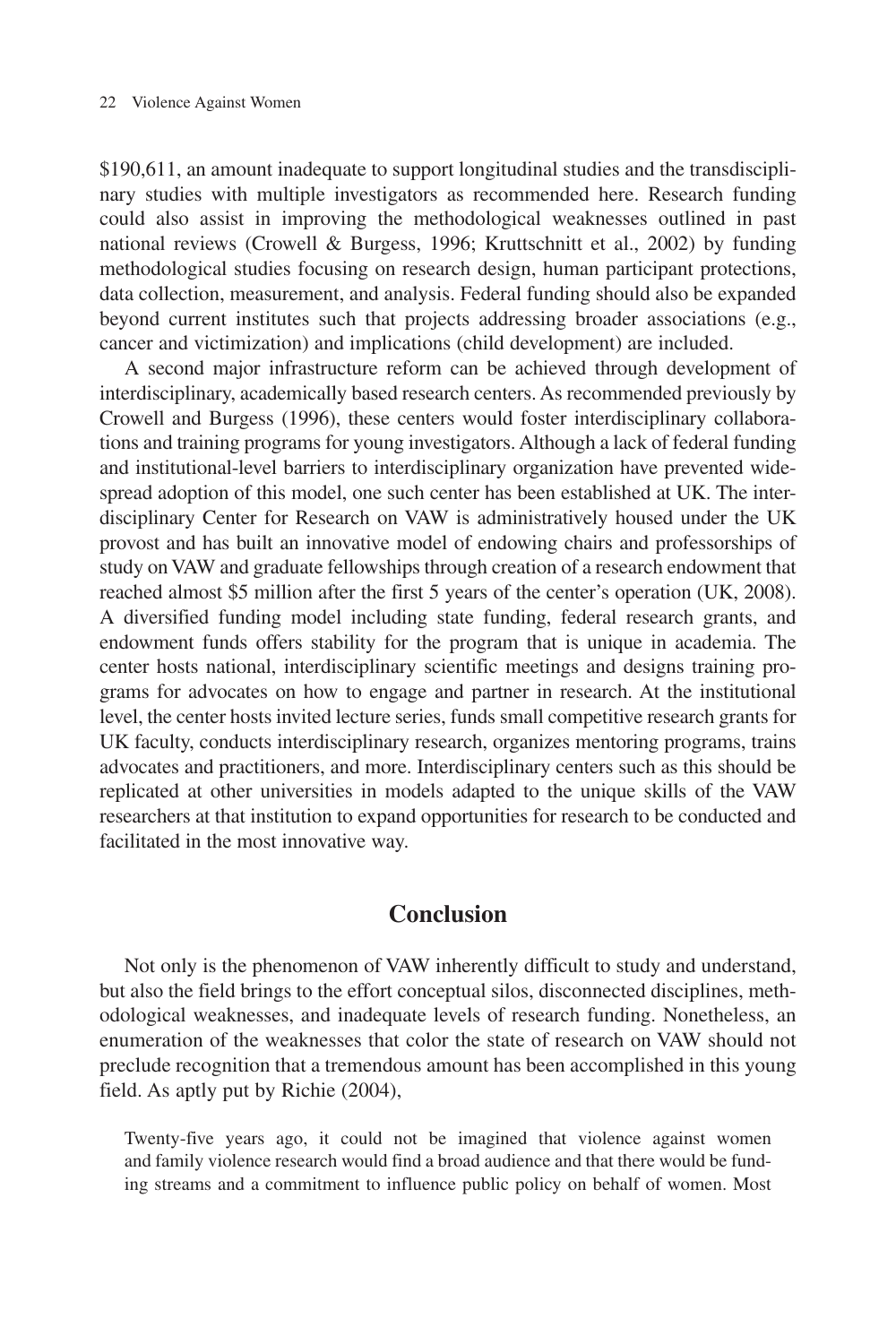grassroots advocates did not expect that traditionally trained researchers would be interested in topics like the intergenerational effect of violence on children, the antecedents of abusive relationships, or the long-term consequences of domestic violence. . . . Without overstating the progress, it is fair to say that there have been considerable scientific advances and dissemination of an impressive amount of theoretical and empirical information about violence against women and family violence in a relatively short period of time. (p. IV-1-3)

Fully addressing VAW from the academy cannot be achieved with incremental steps or minor adjustments to scholarly models. As such, this review proposes creation of an area of science for this field. Transforming the study of VAW to a transdisciplinary science will take several substantive steps: constructing and testing theories that are analytically complex and derived from scholarship across disciplines, building a more cohesive community of scientists in the short term and preparing the next generation of scientists in the long term, improving the organization of written scholarship produced from empirical work, strengthening methodologies, and advancing the practical infrastructures through which this new area of science can grow. The complexity and challenge of that enterprise are matched only by the urgency with which the field must undertake it.

### **Notes**

1. For the purpose of this article, *violence against women researchers* is used to mean university faculty who study intimate partner violence, rape or sexual assault, psychological maltreatment, stalking, and related forms of victimization of women. It includes researchers in the theoretical and applied sciences from health, behavioral and social sciences, women's studies, law, education, and many other disciplines.

2. Important curricula and training programs for health and mental health care providers have been created by numerous national associations and organizations, including the American Academy of Pediatrics, the American Association of Colleges of Nursing, the American College of Emergency Physicians, the American College of Obstetricians and Gynecologists, the American Dental Association, the American Medical Association, the American Psychological Association, the American Professional Society on the Abuse of Children, the Family Violence Prevention Fund, and others.

#### **References**

- Aldarondo, E., Kantor, G., & Jasinski, J. (2002). A risk marker analysis of wife assault in Latino families. *Violence Against Women*, *8*, 429-454.
- American Psychological Association. (2007). *APA databases.* Retrieved December 12, 2007, from http:// www.apa.org/psycinfo/
- American Psychological Association. (2008). *Guidelines and principles for accreditation of programs in professional psychology*. Washington, DC: Author.
- Bachman, R. (2000). A comparison of annual incidence rates and contextual characteristics of intimate partner violence against women from the National Crime Victimization Survey (NCVS) and the National Violence Against Women Survey (NVAWS). *Violence Against Women*, *6*, 839-867.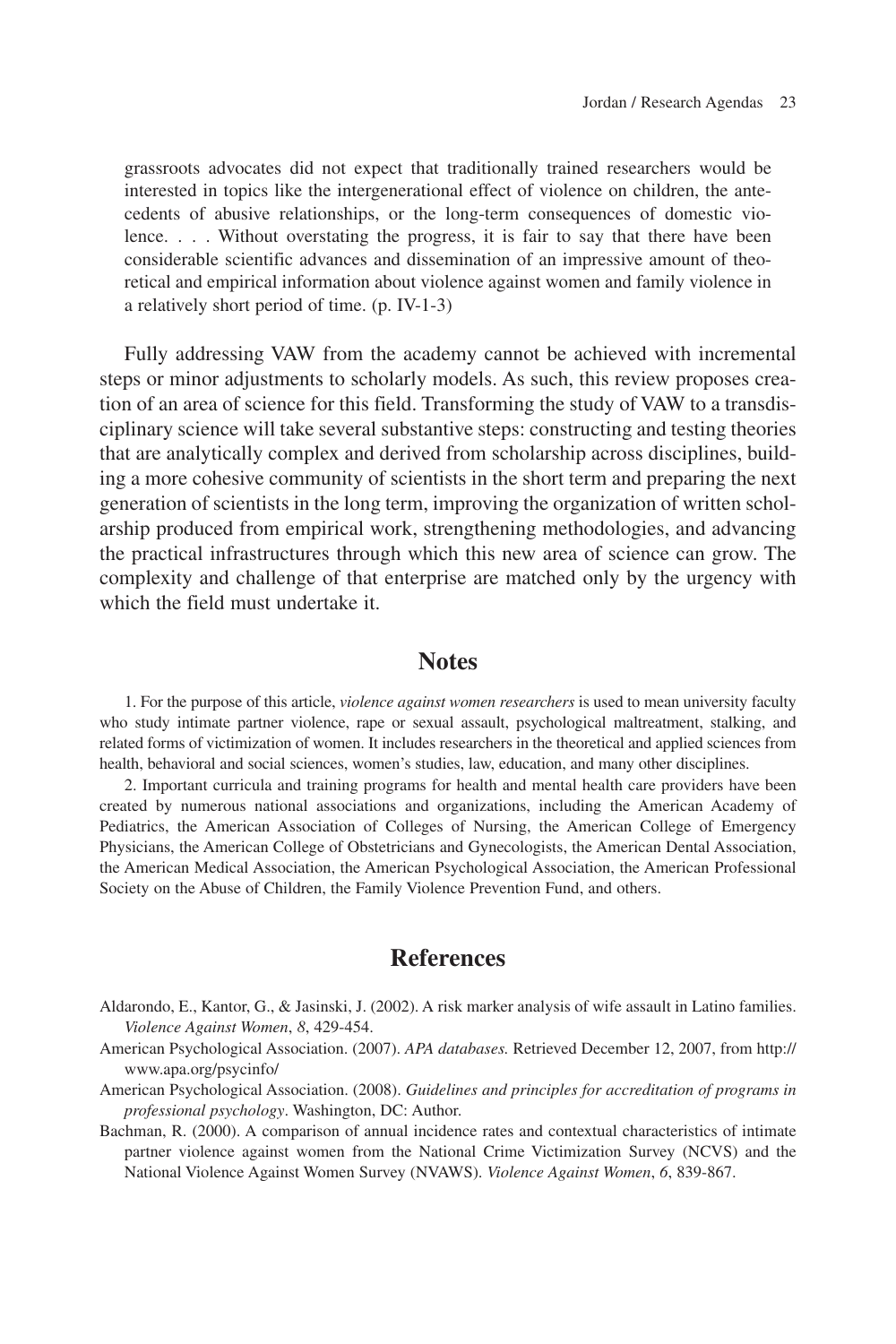- Bachman, R., & Saltzman, L. (1995). *Violence against women: Estimates from the redesigned survey.* Washington, DC: U.S. Department of Justice, Bureau of Justice Statistics.
- Banyard, V., Williams, L., & Siegel, J. (2001). The long-term mental health consequences of child sexual abuse: An exploratory study of the impact of multiple traumas in a sample of women. *Journal of Traumatic Stress*, *14*, 697-715.
- Becker-Blease, K., & Freyd, J. (2006). Research participants telling the truth about their lives: The ethics of asking and not asking about abuse. *American Psychologist*, *61*, 218-226.
- Bent-Goodley, T. (2001). Eradicating domestic violence in the African American community: A literature review and action agenda. *Trauma, Violence, & Abuse*, *2*, 316-330.
- Block, C., Engel, B., Naureckas, S., & Riordan, K. (1999). The Chicago Women's Health Risk Study: Lessons in collaboration*. Violence Against Women*, *5*, 1158-1177.
- Briere, J. (1996). *Therapy for adults molested as children* (2nd ed.). New York: Springer.
- Briere, J., & Jordan, C. E. (2004). Violence against women: Outcome complexity and implications for treatment. *Journal of Interpersonal Violence*, *19*, 1252-1282.
- Campbell, J., Dienemann, J., Kub, J., Wurmser, T., & Loy, E., (1999). Collaboration as a partnership. *Violence Against Women*, *5*, 1140-1157.
- Campbell, J., Martin, S., Moracco, K., Manganello, J., & Macy, R. (2006). Survey data sets pertinent to the study of intimate partner violence and health. *Trauma, Violence, & Abuse*, *7*, 3-18.
- Campbell, J., & Soeken, K. (1999). Forced sex and intimate partner violence: Effects on women's risk and women's health. *Violence Against Women*, *5*, 1017-1035.
- Campbell, J. C. (1995). Prediction of homicide of and by battered women. In J. C. Campbell (Ed.), *Assessing dangerousness: Violence by sexual offenders, batterers, and child abusers* (pp. 96-113). Thousand Oaks, CA: Sage.
- Campbell, J. C., Webster, D., Koziol-McLain, J., Block, C., Campbell, D., Curry, M. A., et al. (2003). Risk factors for femicide in abusive relationships: Results from a multisite case control study. *American Journal of Public Health*, *93*, 1089-1097.
- Charney, D. (2004). Psychobiological mechanisms of resilience and vulnerability: Implications for successful adaptation to extreme stress. *American Journal of Psychiatry*, *161*, 195-216.
- Clark, W. C., & Dickson, N. M. (2003). Sustainability science: The emerging research program. *Proceedings of the National Academy of Sciences of the United States of America*, *100*, 8059-8061.
- Cohn, F., Salmon, M., & Stobo, J. (Eds.). (2004). *Confronting chronic neglect: The education and training of health professionals on family violence*. Washington, DC: National Academy Press.
- Coker, A., Smith, P., Bethea, L., King, M., & McKeown, R. (2000). Physical health consequences of physical and psychological intimate partner violence. *Archives of Family Medicine*, *9*, 451-457.
- Coker, A., Smith, P., McKeown, R., & King, M. (2000). Frequency and correlates of intimate partner violence by type: Physical, sexual and psychological battering. *American Journal of Public Health*, *90*, 553-559.
- Cousineau, M., & Rondeau, G. (2004). Toward a transnational and cultural analysis of family violence: Issues and recommendations. *Violence Against Women*, *10*, 935-949.
- Crowell, N., & Burgess, A. (1996). *Understanding violence against women*. Washington, DC: National Academy Press.
- CSA Sociological Abstracts. (2007). *CSA sociological abstracts database guide.* Retrieved December 12, 2007, from http://www.csa.com/aboutcsa/company.php
- Daro, D., Edleson, J. L., & Pinderhughes, H. (2004). Finding common ground in the study of child maltreatment, youth violence, and adult domestic violence. *Journal of Interpersonal Violence, 19*, 282-298.
- Davis, J., & Chipman, M. (2001). Stalkers and other obsessional types: A review and forensic psychological typology of those who stalk. In J. A. Davis (Ed.). *Stalking crimes and victim protection: Prevention, intervention, threat assessment, and case management* (pp. 3-18)*.* Washington, DC: CRC Press.
- Desai, S., Arias, I., Thompson, M., & Basile, K. (2002). Childhood victimization and subsequent adult revictimization assessed in a national representative sample of women and men. *Violence and Victims*, *17*, 639-653.
- Dutton, M. A., Goodman, L., & Bennett, L. (1999). Court-involved battered women's responses to violence: The role of psychological, physical, and sexual abuse. *Violence and Victims*, *14*, 89-104.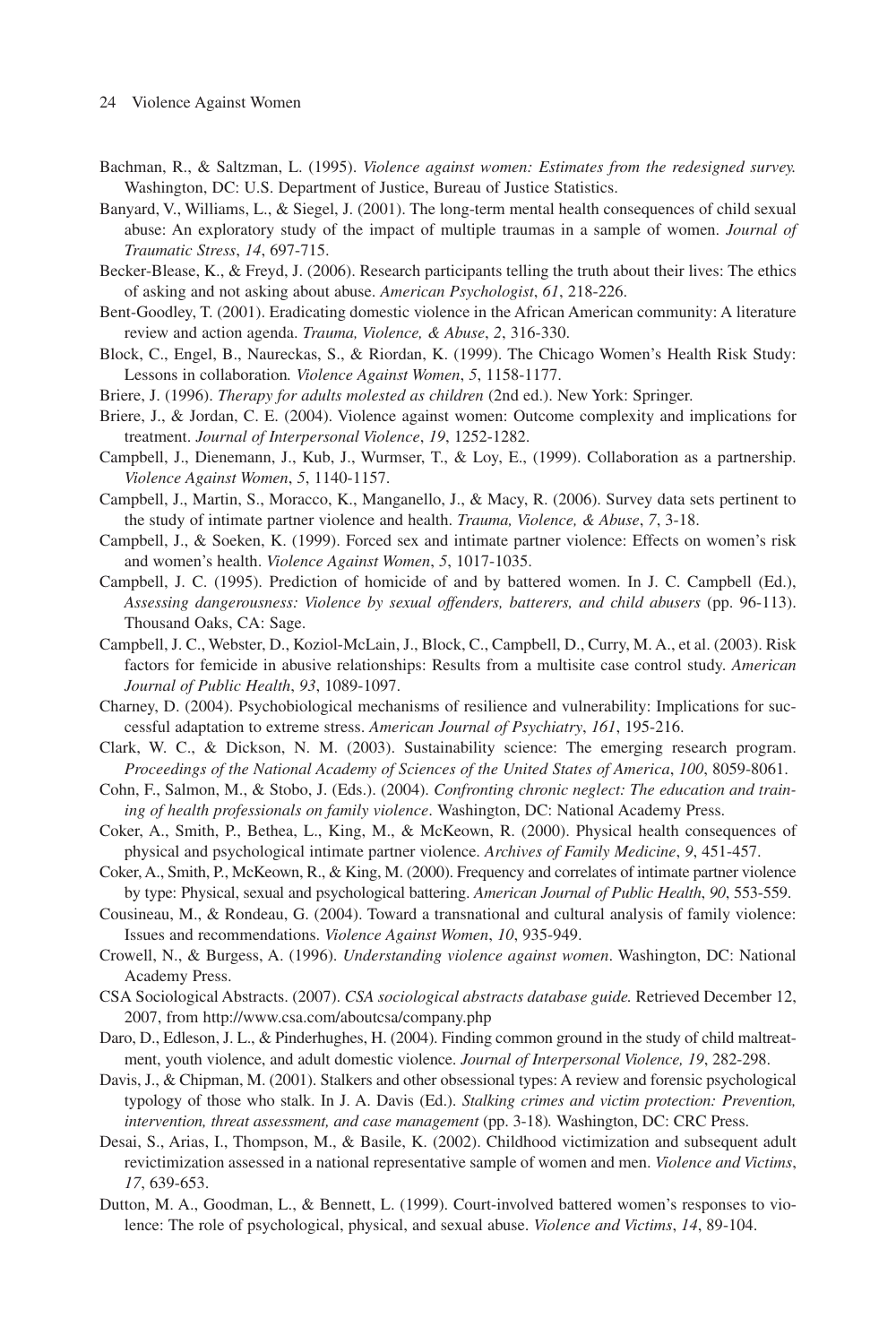- Dutton, M. A., Holtzworth-Munroe, A., Jouriles, E., McDonald, R., Krishnan, S., McFarland, J., et al. (2003). *Recruitment and retention in intimate partner violence research*. Washington, DC: U.S. Department of Justice, National Institute of Justice.
- Follingstad, D. R. (2007). Rethinking current approaches to psychological abuse: Conceptual and methodological issues. *Aggression and Violent Behavior*, *12*, 439-458.
- Follingstad, D., Rutledge, L., Berg, B., Hause, E., & Polek, D. (1990). The role of emotional abuse in physically abusive relationships. *Journal of Interpersonal violence*, *15*, 891-920.
- Ford, D. A., Bachman, R., Friend, M., & Meloy, M. (2002). *Controlling violence against women: A research perspective on the 1994 VAWA's criminal justice impacts.* Washington, DC: U.S. Department of Justice, National Institute of Justice.
- Frieze, I., Davis, K., & Maiuro, R. (Eds.). (2000). Stalking and obsessive behaviors in everyday life: Assessment of victims and perpetrators, part 1 [Special issue]. *Violence and Victims*, *15*(4).
- Galinsky, M. J., Turnball, J. E., Meglin, D. E., & Wilner, M. E. (1993). Confronting the reality of collaborative practice research: Issues of practice, design, measurement, and team development. *Social Work*, *38*, 440-449.
- Garfield, E. (1971). The mystery of the transposed journal lists: Wherein Bradford's Law of Scattering is generalized to Garfield's Law of Concentration. *Essays of an Information Scientist*, *1*, 222-223.
- Gilfus, M., Fineran, S., Cohan, D., Jensen, S., Hartwick, L., & Spath, R. (1999). Research on violence against women: Creating survivor-informed collaborations. *Violence Against Women*, *5*, 1194-1212.
- Gleason, W. (1993). Mental disorders in battered women: An empirical study. *Violence and Victims*, *8*, 53-68.
- Golding, J. (1999). Intimate partner violence as a risk factor for mental disorders: A meta-analysis. *Journal of Family Violence*, *14*, 99-132.
- Gondolf, E. (Ed.). (2004). Transnational and cross-cultural research on family violence, part 1: Prevalence surveys [Special issue]. *Violence Against Women*, *10*(7).
- Gondolf, E., Yllo, K., & Campbell, J. (1997). Collaboration between researchers and advocates. In G. K. Kantor & J. Jasinski (Eds.), *Out of darkness: Contemporary research perspectives on family violence* (pp. 255-267). Thousand Oaks, CA: Sage.
- Heyman, R., & Slep, A. (Eds.). (2001). Risk factors for family violence [Special issue]. *Aggression and Violent Behavior*, *6*(2-3).
- Holtzworth-Munroe, A., & Meehan, J. (2004). Typologies of men who are maritally violent: Scientific and clinical implications. *Journal of Interpersonal Violence*, *19*, 1369-1389.
- Jordan, C. E. (Ed.). (2004). Toward a national research agenda on violence against women: Part 1 [Special issue]. *Journal of Interpersonal Violence*, *19*(11).
- Jordan, C. E. (Ed.). (2007). The health implications of violence against women: Untangling the complexities of acute and chronic effects: Part 1 [Special issue]. *Trauma, Violence, & Abuse*, *8*(2).
- Kasturirangan, A., Krishnan, S., & Riger, S. (2004). The impact of culture and minority status on women's experience of domestic violence. *Trauma, Violence, & Abuse*, *5*(4), 318-332.
- Kilpatrick, D. G. (2004). What is violence against women: Defining and measuring the problem. *Journal of Interpersonal Violence*, *19*, 1209-1234.
- Kruttschnitt, C., McLaughlin, B., & Petrie, C. (2002). *Advancing the federal research agenda on violence against women.* Washington, DC: National Academy Press.
- Kuhn, T. S. (1996). *The structure of scientific revolutions* (3rd ed.). Chicago: University of Chicago Press.
- Liss, M. (1994). Child abuse: Is there a mandate for researchers to report? *Ethics & Behavior*, *4*, 133-146.
- Logan, T. K., Walker, R., Jordan, C. E., & Leukefeld, C. (2006). *Women and victimization: Contributing factors, interventions, and implications*. Washington, DC: American Psychological Association Press.
- Luger, G. (1994). *Cognitive science: The science of intelligent systems*. San Diego, CA: Academic Press.
- Morris, C. G. (Ed.). (1992). *Dictionary of science and technology.* San Diego, CA: Academic Press.
- National Academy for the Advancement of Science. (2008). *Center for Science, Innovation and Sustainability.* Retrieved from April 7, 2008, http://www.aaas.org/programs/centers/sd/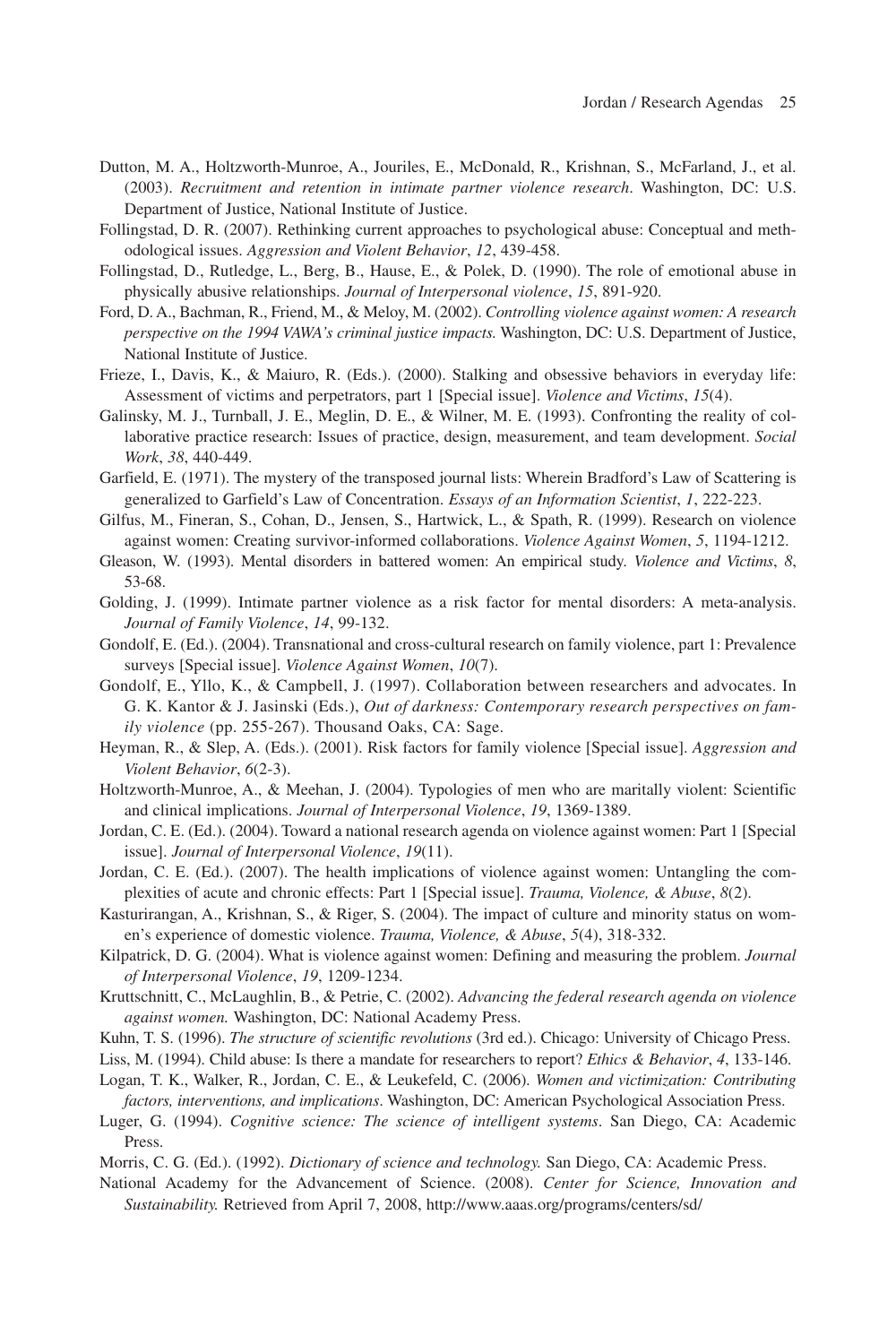- National Academy of Sciences. (2008). *National education standards.* Retrieved April 7, 2008, from http://www.nap.edu/readingroom/books/nses/
- National Association of Social Workers. (2007). *Social work abstracts plus.* Retrieved December 12, 2007, from http://www.ovid.com/site/catalog/DataBase/150.jsp
- National Institute of Justice. (2007a). *Budget*. Retrieved April 7, 2008, from http://www.ojp.usdoj.gov/ nij/
- National Institute of Justice. (2007b). *Publications: Annual reports to Congress*. Retrieved April 7, 2008, from http://www.ojp.usdoj.gov/nij/annrep.htm
- National Institutes of Health. (2007). *Estimates of funding for various diseases, conditions, research areas*. Retrieved April 7, 2008, from http://www.nih.gov/news/fundingresearchareas.htm
- Richie, B. E. (1996). *Compelled to crime: The gender entrapment of battered Black women*. New York: Routledge.
- Richie, B. E. (2004). Research on violence against women and family violence: The challenges and the promise. In B. S. Fisher (Ed.), *Violence against women and family violence: Developments in research, practice, and policy* (NCJ 199731; pp. IV-1-3–IV-1-8). Rockville, MD: National Criminal Justice Reference Service.
- Riger, S. (Ed.). (1999). Collaborations in research on violence against women [Special issue]. *Violence Against Women*, *5*(10).
- Riggs, D., Kilpatrick, D., & Resnick, H. (1992). Long-term psychological distress associated with marital rape and aggravated assault: A comparison to other crime victims. *Journal of Family Violence*, *7*, 283-296.
- Robertiello, G., & Terry, K. (2007). Can we profile sex offenders? A review of sex offender typologies. *Aggression & Violent Behavior*, *12*, 508-518.
- Rosenbaum, A., & Langhinrichsen-Rohling, J. (Eds.). (2006). Special issue on meta-research on violence and victims [Special issue]. *Violence and Victims*, *21*(4).
- Sachs, C., Koziol-McLain, J., Glass, N., Webster, D., & Campbell, J. (2002). A population-based survey assessing support for mandatory domestic violence reporting by health care personnel. *Women & Health*, *35*(2-3), 121-133.
- Saltzman, L. (Ed.). (2000). Building data systems for monitoring and responding to violence against women: Part 1 [Special issue]. *Violence Against Women*, *6*(7).
- Saltzman, L. (2004). Definitional and methodological issues related to transnational research on intimate partner violence. *Violence Against Women*, *19*, 812-830.
- Sargent, S. S. (1945). *Basic teachings of the great psychologists: What the leaders in all the fields of psychology have discovered about the absorbing problems of human behavior.* Philadelphia: Garden City.
- Sengupta, I. N. (1992). Bibliometrics, informetrics, scientometrics, and librametrics: An overview. *Libri*, *42,* 75-98.
- Sharps, P., & Campbell, J. (1999). Health consequences for victims of violence in intimate relationships. In X. Arriaga & S. Oskamp (Eds.), *Violence in intimate partner relationships* (pp. 163-180). Thousand Oaks, CA: Sage.
- Spitzberg, B., Nicastro, A., & Cousins, A. (1998). Exploring the interactional phenomena of stalking and obsessive relational intrusion. *Communication Report*, *11*, 33-48.
- Straus, M. A., & Gelles, R. (1990). *Physical violence in American families: Risk factors and adaptation to violence in 8,145 families.* New Brunswick, NJ: Transaction.
- Straus, M. A., Gelles, R., & Steinmetz, S. (1980). *Behind closed doors: Violence in the American family.*  Garden City, NY: Anchor.
- Tjaden, P., & Thoennes, N. (2000). Prevalence and consequences of male-to-female and female-to-male intimate partner violence as measured by the National Violence Against Women Survey. *Violence Against Women*, *6*, 142-161.
- United Library of Medicine. (2007). *PubMed overview*. Retrieved December 12, 2007, from http://www. ncbi.nlm.nih.gov/entrez/query/static/overview.html